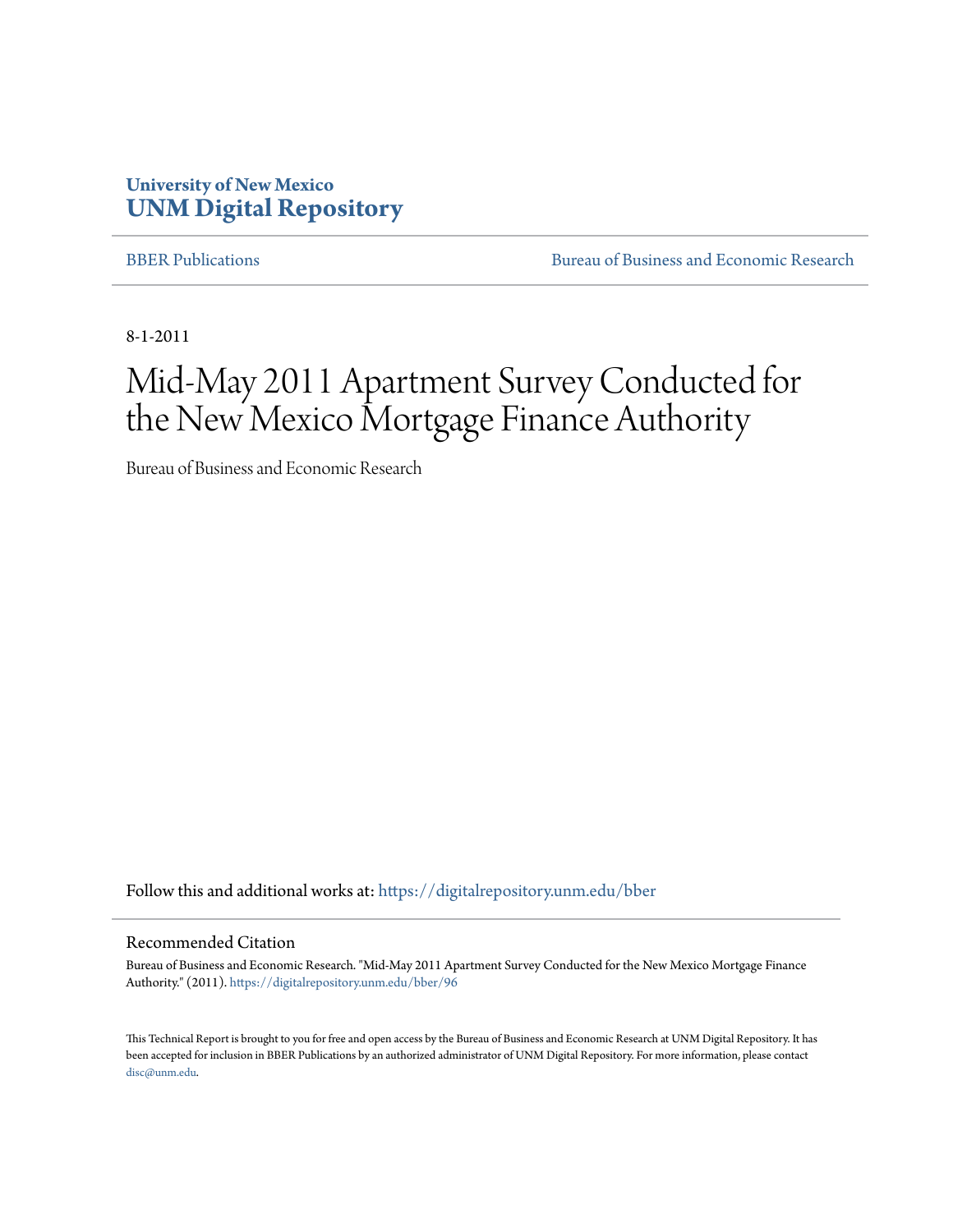

University of New Mexico Bureau of Business and Economic Research

# MID-MAY 2011 APARTMENT SURVEY

# CONDUCTED FOR

# THE NEW MEXICO MORTGAGE FINANCE AUTHORITY

AUGUST 2011

BY THE UNIVERSITY OF NEW MEXICO BUREAU OF BUSINESS AND ECONOMIC RESEARCH

303 Girard Blvd. NE MSC06 3510 / Oñate Hall Albuquerque, New Mexico 87131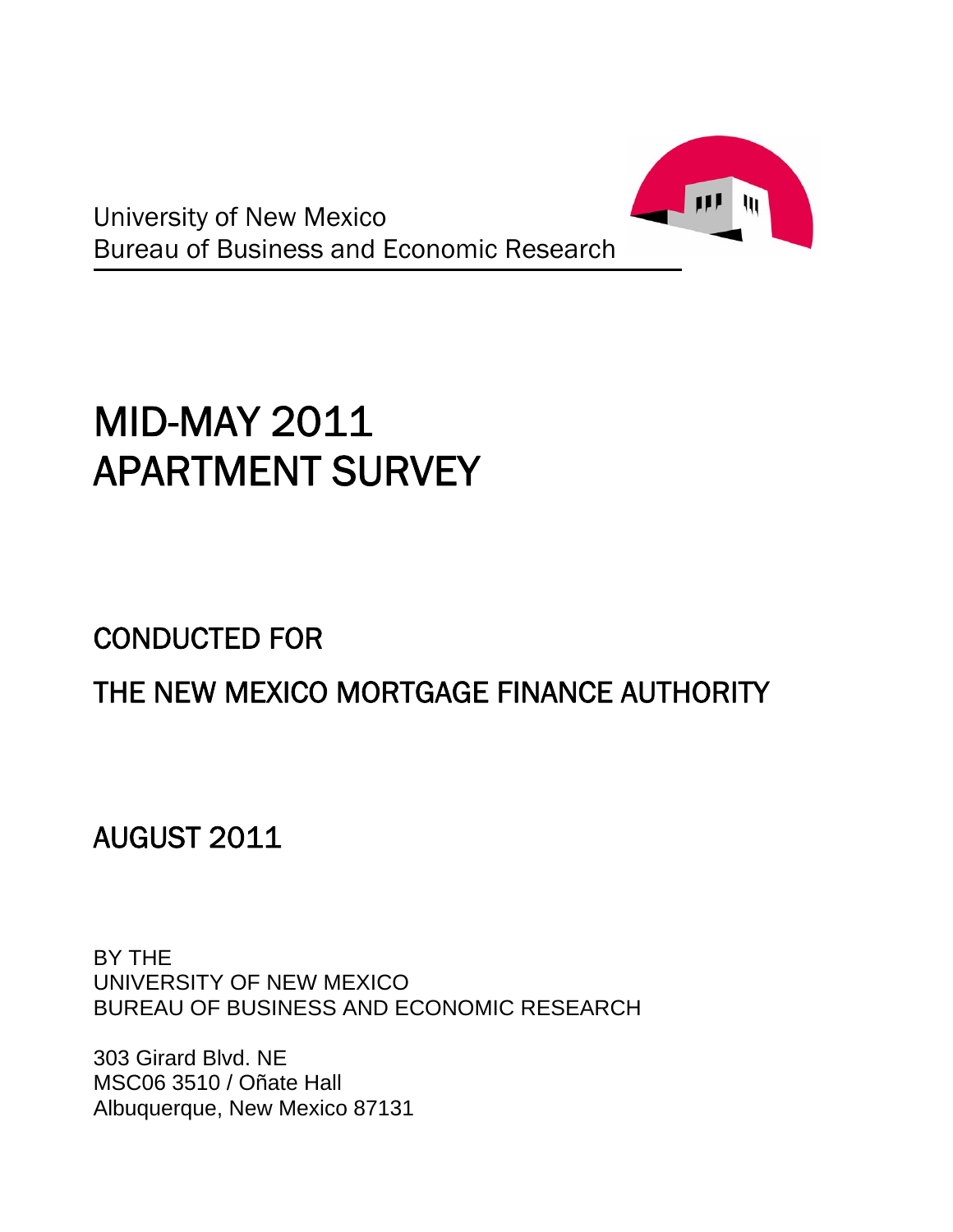### **Table of Contents**

| <b>Table of Contents</b>                                                                          |      |
|---------------------------------------------------------------------------------------------------|------|
|                                                                                                   | Page |
|                                                                                                   |      |
|                                                                                                   |      |
|                                                                                                   |      |
|                                                                                                   |      |
|                                                                                                   |      |
| Figure 3: No. of Properties by Overall Weighted Avg. Vacancy Rate, NM Study Area 6                |      |
| Figure 4: Weighted Average Vacancy Rates by Type of Apartment, NM Study Area 7                    |      |
| Figure 5: No. of Properties by Overall Weighted Average Rent, NM Study Area7                      |      |
| Figure 6: Weighted Average Monthly Rents by Type of Apartment, NM Study Area 7                    |      |
| Figure 7: Overall Weighted Average Vacancy Rates, NM County and County Clusters                   |      |
| Figure 8: Overall Weighted Average Monthly Rents, NM County and County Clusters                   |      |
| Table1: Count of Apartment Properties, Year Property Built and Number of Units by Type,           |      |
| Table 2: Count of Apartment Properties, Number of Units by Type, Number of Vacant Units by Type   |      |
| and Weighted Average Vacancy Rates by Type, NM County and County Clusters 10                      |      |
| Table 3: Count of Apartment Properties, Year Property Built, Number of Units by Type and Weighted |      |
|                                                                                                   |      |
| Appendix:                                                                                         |      |
|                                                                                                   |      |
|                                                                                                   |      |
|                                                                                                   |      |
|                                                                                                   |      |
|                                                                                                   |      |
|                                                                                                   |      |
|                                                                                                   |      |
|                                                                                                   |      |
|                                                                                                   |      |
|                                                                                                   |      |
| ï                                                                                                 |      |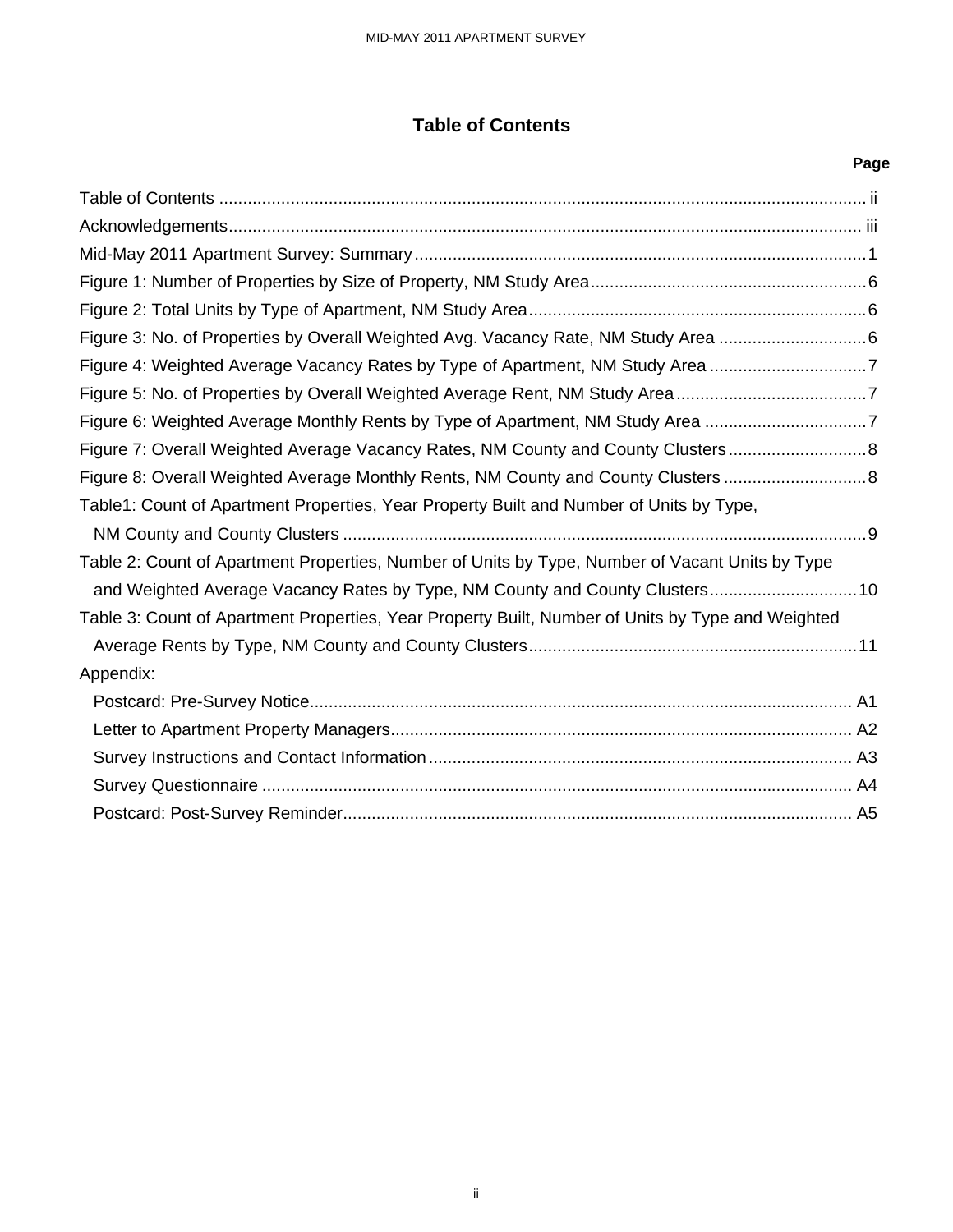#### **ACKNOWLEDGEMENTS**

There are many people who have helped with this project. Kevin Kargacin, Daren Ruiz and Karma Shore were the primary BBER staff working on this report. BBER student Melissa Freeland worked on compiling the contact list and key entry of survey responses over the duration of the project. Our administrator, Gail Mercer, kept the administrative chores in order. MID-MAY 2011 APARTMENT SURVEY<br> **ACKNOWLEDGEMENT**<br>
BER staff working on this r<br>
e contact list and key entry<br>
nistrator, Gail Mercer, kept<br>
compiled without the coope<br>
Ve appreciate the time there is<br>
our appreciation to th

This report could not have been compiled without the cooperation of each property manager/owner who participated. We appreciate the time they took from their busy schedules to complete and return the survey forms to our office. We hope the tabulations in this report will be helpful to them.

Finally, we would like to express our appreciation to the New Mexico Mortgage Finance Authority for providing the financial support to conduct this survey. Special thanks go out to Debbie Davis at MFA for all her guidance and support throughout this effort.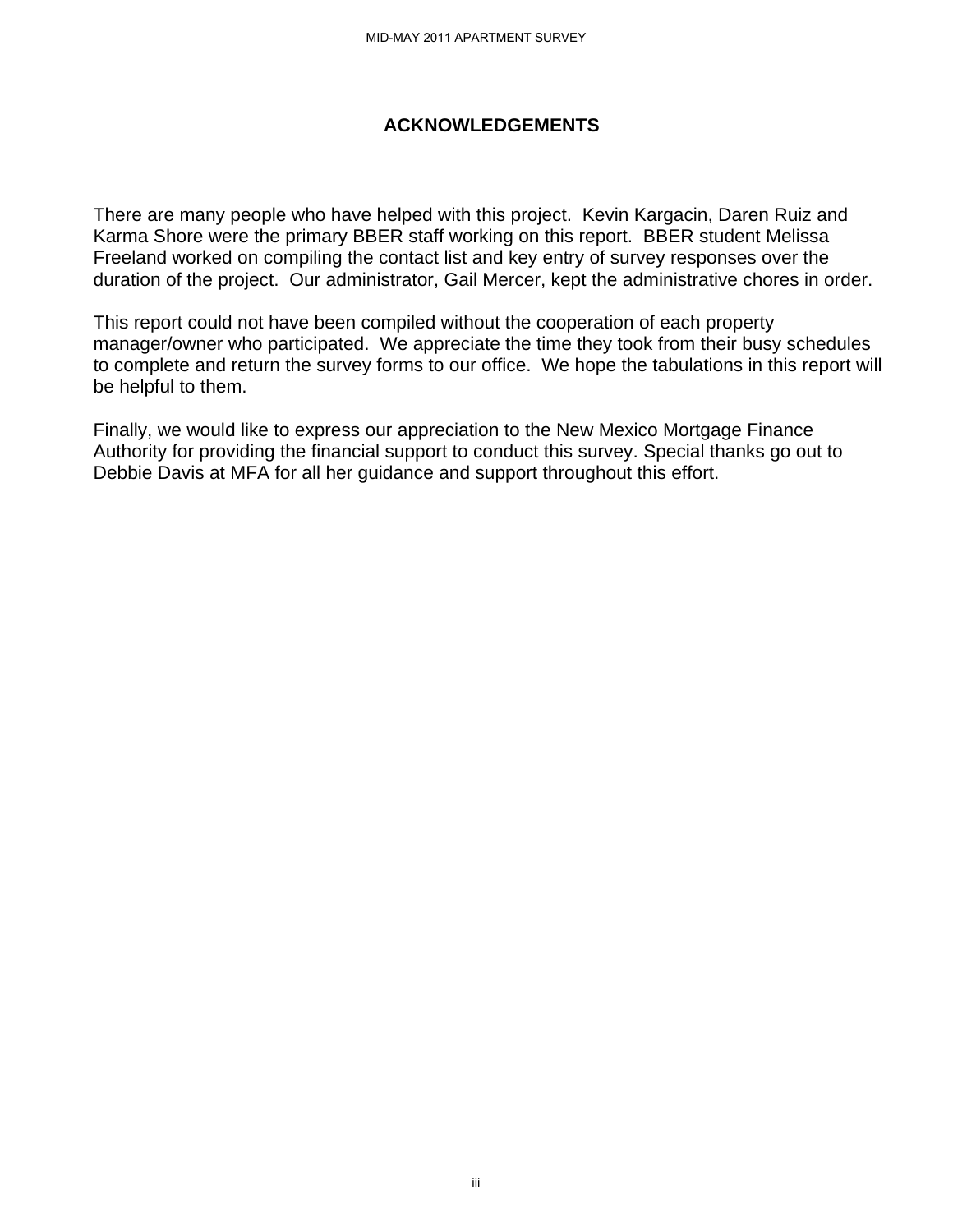### **Mid-May 2011 Apartment Survey: Summary**

The Bureau of Business and Economic Research (BBER) at the University of New Mexico conducted a survey of apartment properties in communities across the State for the New Mexico Mortgage Finance Authority (MFA). The survey was undertaken in May 2011, with nonresponse follow-up extending into late July. Vacancy and rent data for mid-May, along with the year the structure was built, were requested for apartment complexes with five or more units. The goal was to provide MFA with current market information to enhance the organization's databases. This is part of a continuing BBER effort on behalf of MFA and was the third survey in as many years.

#### **Methodology**

The survey focused on areas in New Mexico that were outside of Albuquerque, Rio Rancho and Santa Fe. The Albuquerque-area and Santa Fe markets are covered extensively by CB Richard Ellis (CBRE) apartment surveys (the latest for May 2011) and there was no desire to duplicate CBRE's efforts. Dona Ana was the largest single county covered by the BBER survey, with a 2010 Census (April 1, 2010) population of 209,233.

BBER first created an apartment property contact list from a variety of sources. The primary source was the lists of respondents from the mid-May 2010 and 2009 surveys. This list was supplemented with the Apartment Association of New Mexico's *Primary Membership Roster*, For Rent Media Solutions lists, *dexknows Local Search* online and physical phonebooks, Google, internal databases from MFA, and others.

The questionnaire for this survey was the same as the one that was used for the two prior surveys. Prior to finalizing the first questionnaire design in 2009, BBER solicited input from several individuals familiar with apartment markets.

There was a focus on brevity to ensure the best possible response rate. Respondents were asked to provide only key data items for each property. These included the total number of units, the number of vacant (physically empty) units, and the average asking rents, all according to five types of apartments. These types of apartments are efficiencies, 1-bedroom, 2-bedroom, 3 bedroom, and 4-or-more-bedrooms. No distinction was made in the questionnaire with respect to floor plans (e.g., one or two baths) or amenities, and respondents were not asked to delineate rentals that included utilities from those that did not. Properties with rates based on market rents were included along with income-limited properties. However, income-limited properties receiving lump-sum subsidies that could not be allocated to individual units were not included in rent calculations. Respondents were also asked to write-in the year the property was first built. Response was relatively poor for this item.

Space was provided for updated contact information and the complete property address. Lastly, the questionnaire contained an assurance that only aggregated data would be published and information about individual properties would remain confidential. Several steps were taken to apply both primary and complementary disclosure-avoidance criteria to the results.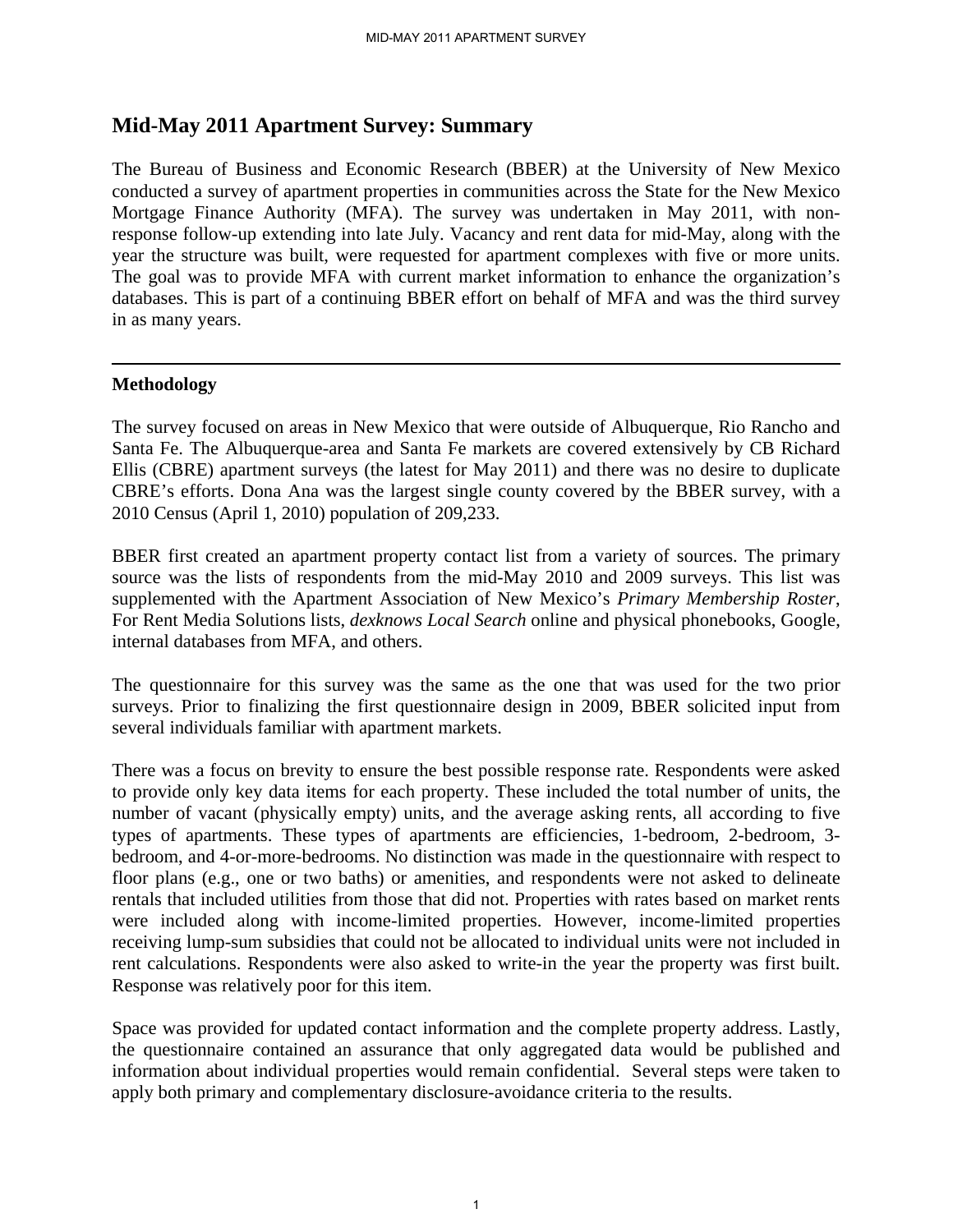Over the entire course of the survey process, pre-survey notification and post-survey reminder cards were sent to the contacts on the mailing list, in addition to the questionnaire and accompanying cover letter and instructions. See the final mail-out questionnaire and related materials in the appendix.

Although the bulk of the survey was conducted as a standard U.S. Postal Service mail out, alternative electronic versions of the questionnaire and notification/reminder cards were also created. The electronic materials were primarily used for larger management companies or as requested by respondents.

The pre-survey notification material was sent in the first week of May, followed by the questionnaire in the second week. Information was requested for mid-May and a deadline was set for the end of the month. The reminder cards were sent at the end of May to every property on the list. If the manager had already responded, this served as a thank you card. Non-response follow-up, via phone calls, e-mails and FAX, began in early June and continued into late July.

Properties that had submitted responses in 2010 or 2009, but not 2011, were the focus of intense follow-up efforts. Attempts were made to contact all these non-respondents at least once. Other non-respondents where BBER had identified alternative means of contact (e.g., phone numbers in addition to mailing addresses) were also contacted. Once contacted, if the non-respondents expressed an interest in completing the questionnaire, BBER continued the follow-up process. As a final effort to increase the number of responses, BBER targeted properties in communities that continued to have low response rates near the end of the follow-up activities.

#### **Findings**

<u>.</u>

The questionnaires (postal mail and e-mail) were sent to all known contacts for properties in the study area. These contacts included both on-site managers and management companies, as appropriate. In some cases, unknown to BBER, multiple contacts covered the same property. Over the course of the data collection process, it was also discovered that some contacts were not appropriate for this survey for various reasons. For example, the contact may only lease commercial properties that do not include apartments or the contact may only lease apartment properties that have less than five units. Efforts will be made to exclude inappropriate contacts from future surveys.

In all, there were a total of 406 contacts on the e-mail and postal mailing lists for the May 2011 questionnaire. BBER received final unduplicated responses via the initial mail back (postal and e-mail) and through follow-up activities from 130 contacts, covering 312 properties. This was up from responses for 292 properties in 2010.

To maintain confidentiality for individual properties, the data were aggregated and reported by county<sup>1</sup>. Each county may contain more than one community. In some cases, counties were combined to ensure that confidential information was not disclosed. Table 1 on page 9 shows the

 $1$  However, these aggregates do not represent a comprehensive coverage of all geographic areas in each county.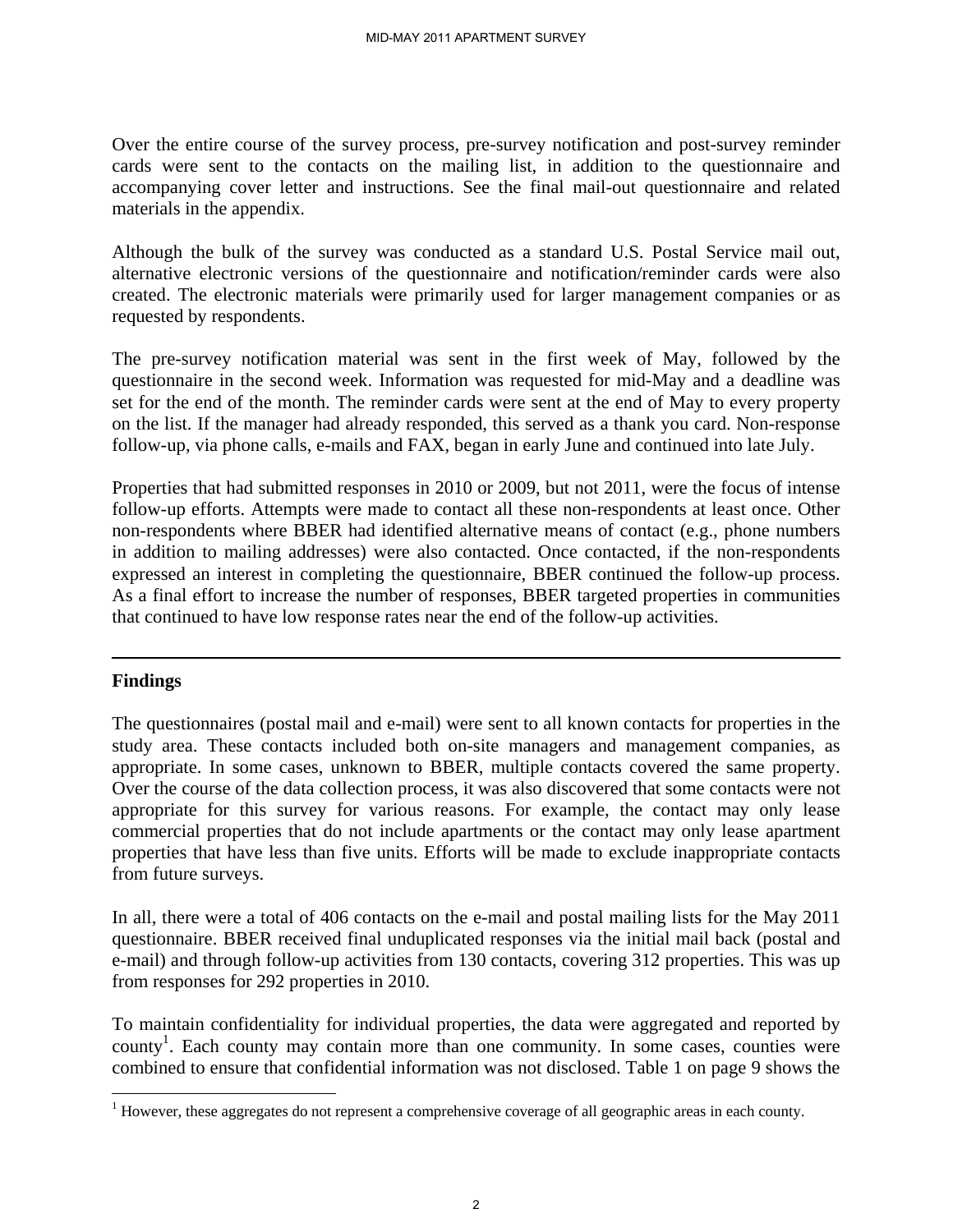distribution of properties by geographic area, along with the distribution of total units by type of apartment and the upper and lower bounds of the years the properties were built.

The responses covered properties scattered across 27 New Mexico counties and accounted for a total of 14,969 units. Sixty-one percent of the properties (190 out of 312) had from 5 to 49 units; the bulk of this group, 147 properties, had 20 to 49 units. Thirty-three percent of all properties (103 out of 312) had 50 to 99 units. Nineteen properties (6% of the total) had 100 or more units. See Figure 1 on page 6.

Almost 33% of the 14,969 units were one-bedroom apartments and another 43% were twobedroom apartments. The remaining units were distributed among three-bedroom (20%), four-ormore bedroom (2%), and efficiency (3%) apartments. See Figure 2 on page 6.

Respondents to the survey reported a total of 572 vacant units, resulting in an overall vacancy rate of 3.8%. The vacancy rates contained in this report are weighted and are shown by geographic area and type of apartment. They were calculated by taking the total number of vacant units in an area and for an apartment category and dividing them by the total number of units for that area and category.

Two hundred and thirty-two properties (74% of the total) had overall vacancy rates of 5% or less and 202 of those posted rates that were equal to or below the study-area average of 3.8%. There were 36 properties (12%) in the 5.1% to 9.9% range and 44 properties (14%) logged rates of 10% or higher. See Figure 3 on page 6.

Vacancy rates were highest for units with three-bedrooms and four-or-more-bedrooms. The distribution of vacancy rates by type of apartment is as follows: efficiencies, 2.2%; 1-bedroom, 3.2%; 2-bedroom, 4.1%; 3-bedroom, 4.4%; and 4-or-more-bedroom, 4.5%. See Figure 4 on page 7. Table 2 on page 10 shows the distribution of vacant units and weighted average vacancy rates by type of apartment and geographic area.

Rental data were only tabulated for a subset of the survey respondents. Fourteen properties were identified as receiving lump-sum subsidies that could not be allocated to individual units, resulting in extraordinarily low average rents across the types of apartments. These properties covered 1,044 units and were removed from the rental tabulations. Therefore, the rental tabulations were based on 298 properties, with a total of 13,925 units.

The weighted average monthly rent, regardless of apartment type, was \$556 for the study area as a whole. Weighted rents in this report are calculated by dividing total rental revenue in an area for an apartment category by the total number of units for that area and category. Total revenue is calculated by multiplying the reported average rent by the number of units for each apartment category and then summing across all properties in the area. Forty-one percent of the properties had overall weighted average rents that were under \$500. About 29% had overall average rents between \$500 and \$599. And about 31% of the properties had overall average rents of \$600 or more. See Figure 5 on page 7.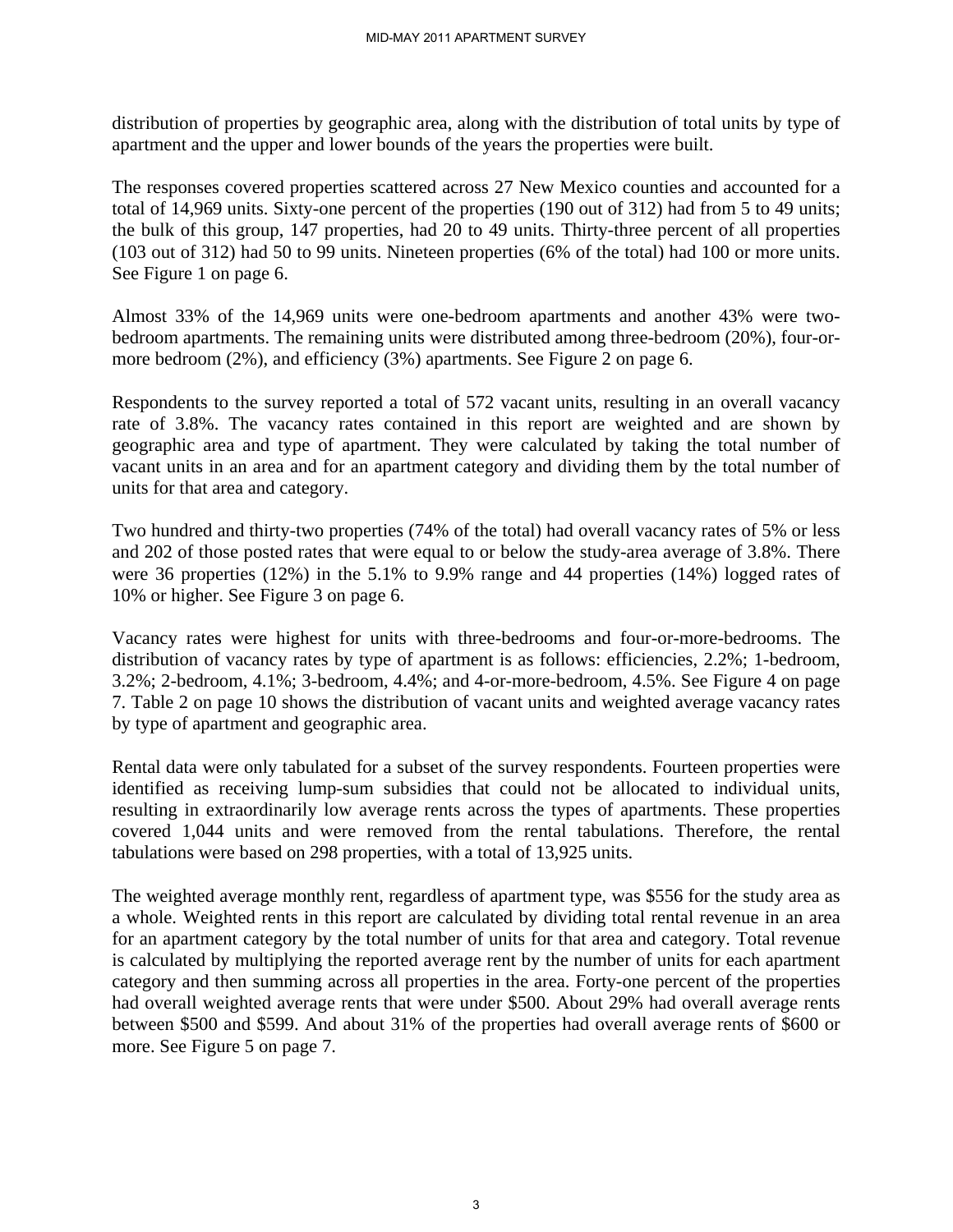The study-area weighted average rents by type of apartment are as follows: efficiencies, \$446; 1 bedroom, \$505; 2-bedroom, \$562; 3-bedroom, \$635; and 4-or-more-bedroom, \$676. See Figure 6 on page 7.

Data were tabulated for 19 individual counties. Another 8 counties were grouped into four pairs to protect the confidentiality of proprietary information. Some individual county cells for certain types of apartments (e.g., vacancy rates for efficiencies) were also suppressed, if there were too few respondents to maintain confidentiality. As noted above, vacancy rate data were based on the full slate of respondents, covering 312 properties.

Among the individual counties, nine posted overall weighted average vacancy rates below the study-area average of 3.8%—Curry (1.0%), Roosevelt (1.0%), Cibola (2.0%), Lea (2.0%), Chaves (2.2%), Grant (2.3%), Eddy (2.6%), Dona Ana (2.9%) and Los Alamos (3.4%). One of the county pairs, Rio Arriba-Sandoval was also below the study-area average, with 2.8%. Four counties and one county pair had vacancy rates that ranged from 3.9% through 5%—Taos (3.9%), Otero (4.2%), Valencia (4.2%), San Juan (4.2%) and Colfax-Union (3.9%). Five counties and two county pairs had vacancy rates from 5.1% through 9.9%—McKinley (5.3%), Socorro (5.6%), Guadalupe (6.9%), Sierra (7.2%), Quay (9.8%), Luna-Hidalgo (5.3%) and San Miguel-Mora (8.9%). At the top end of the spectrum, only one county had a vacancy rate that exceeded 10%—Lincoln, with 10.4%. See Table 2.

Weighted average rents for individual counties ranged from \$460 in Roosevelt to \$702 in Los Alamos. The Colfax-Union county pair had the lowest average rent, \$436. Again, rent data are based on a subset (298 properties) of the respondents.

Average rents exceeded the study-area mark in seven counties—Eddy (\$560), Dona Ana (\$565), Lea (\$597), Otero (\$604), Guadalupe (\$613), San Juan (\$614) and Los Alamos (\$702). Average rents were below the study-area average in 12 counties—Cibola (\$555), Quay (\$543), McKinley (\$542), Lincoln (\$534), Valencia (\$531), Grant (\$530), Chaves (\$526), Sierra (\$495), Socorro (\$489), Taos (\$489), Curry (\$476) and Roosevelt (\$460)—and all 4 county pairs, Luna-Hidalgo (\$519), Rio Arriba-Sandoval (\$510), San Miguel-Mora (\$507) and Colfax-Union (\$436). See Table 3 on page 11.

Figures 7 and 8 on page 8 provide a graphic summary of the county statistics.

#### **Comparisons with the 2010 Survey**

Comparisons with published results from the mid-May 2010 survey should be made with caution because of differences between the two surveys in the mix of properties, the total number of respondents, and geographic areas. Still, it is of interest to look at a few broad changes.

The overall weighted average vacancy rate for the study area fell from 5.2% in 2010 to 3.8% in 2011. Direct comparisons were possible for 15 individual counties; that is, those counties that were tabulated separately in both 2010 and 2011 and not combined with any other county. The rate declined in 11 counties (Chaves, Cibola, Dona Ana, Eddy, Grant, Lea, Lincoln, Los Alamos, Sierra, Socorro and Valencia), stayed the same in Taos, and increased in three counties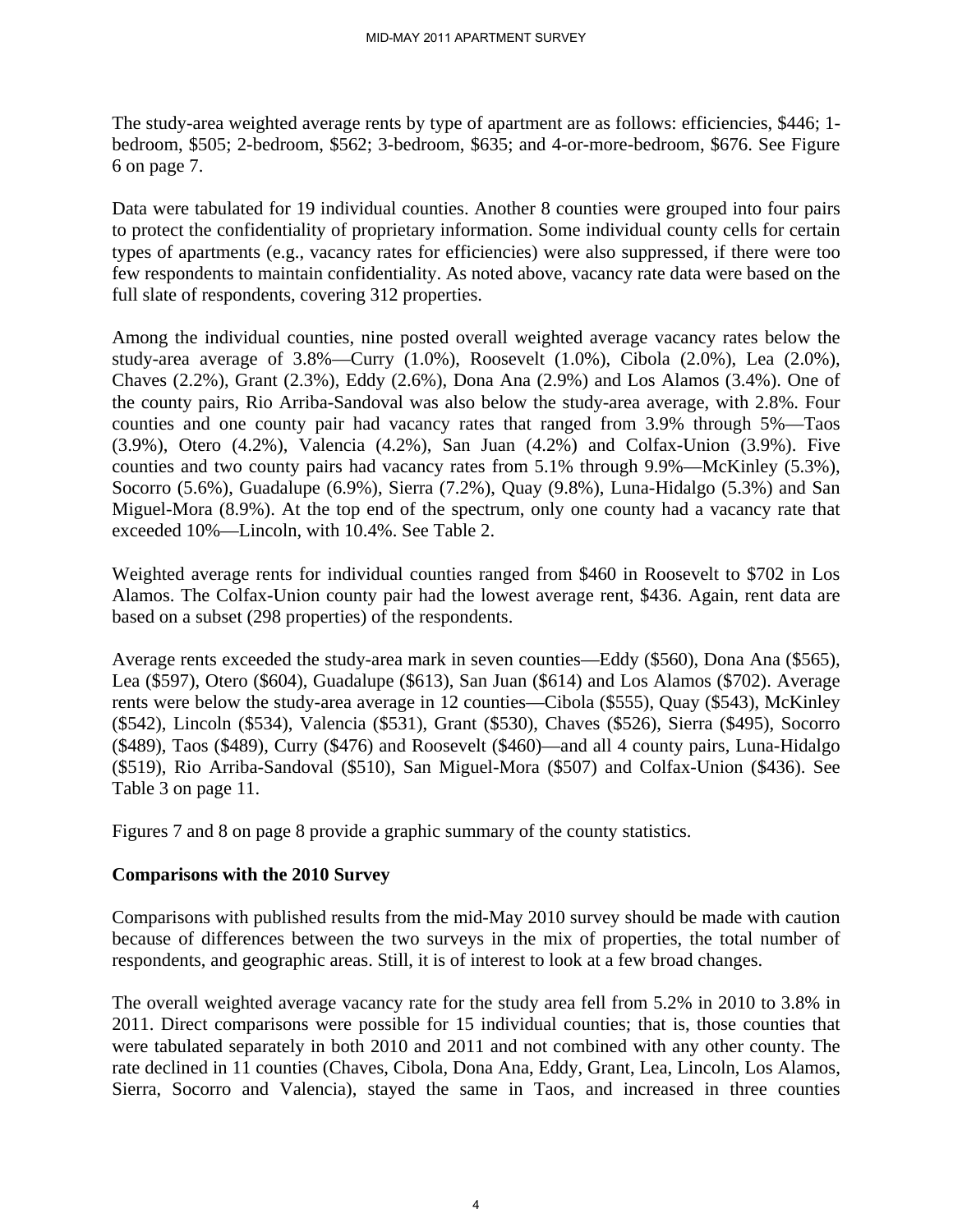(McKinley, Otero and San Juan). The rates also declined in the three combined areas that could be compared, Colfax-Union, Luna-Hidalgo and Rio Arriba-Sandoval.

For the study area as a whole, the overall weighted average rent rose from \$553 in 2010 to \$556 in 2011. In the case of rents, 14 individual counties could be compared. Overall average rents rose in seven (Chaves, Cibola, Eddy, Grant, Los Alamos, San Juan and Sierra) and fell in seven (Dona Ana, Lea, Lincoln, McKinley, Otero, Socorro and Valencia). Average rents rose in the two combined areas that could be compared, Luna-Hidalgo and Rio Arriba-Sandoval.

It is also possible to compare a subset of properties, those that responded to the survey in both 2010 and 2011. The upside to this subset is that the properties are more comparable over time. The downside is that the absolute number of properties is reduced. As an example, we can consider the study area as whole.

This results in a subset of 260 properties, covering 12,345 units in the 2011 survey. These same properties accounted for a somewhat smaller number of units in 2010, 12,085. The difference is largely attributed to a few properties where units that were being renovated in 2010 came "online" in 2011. In the study area as a whole, the 2011 vacancy rate for this subset was 3.6%, down from 4.9% in 2010.

There were 250 properties that responded in both years after excluding those that had lump-sum subsidies. These properties accounted for 11,602 units in 2011 and 11,469 the previous year. The study-area average rent for this subset rose from \$547 to \$557 between 2010 and 2011.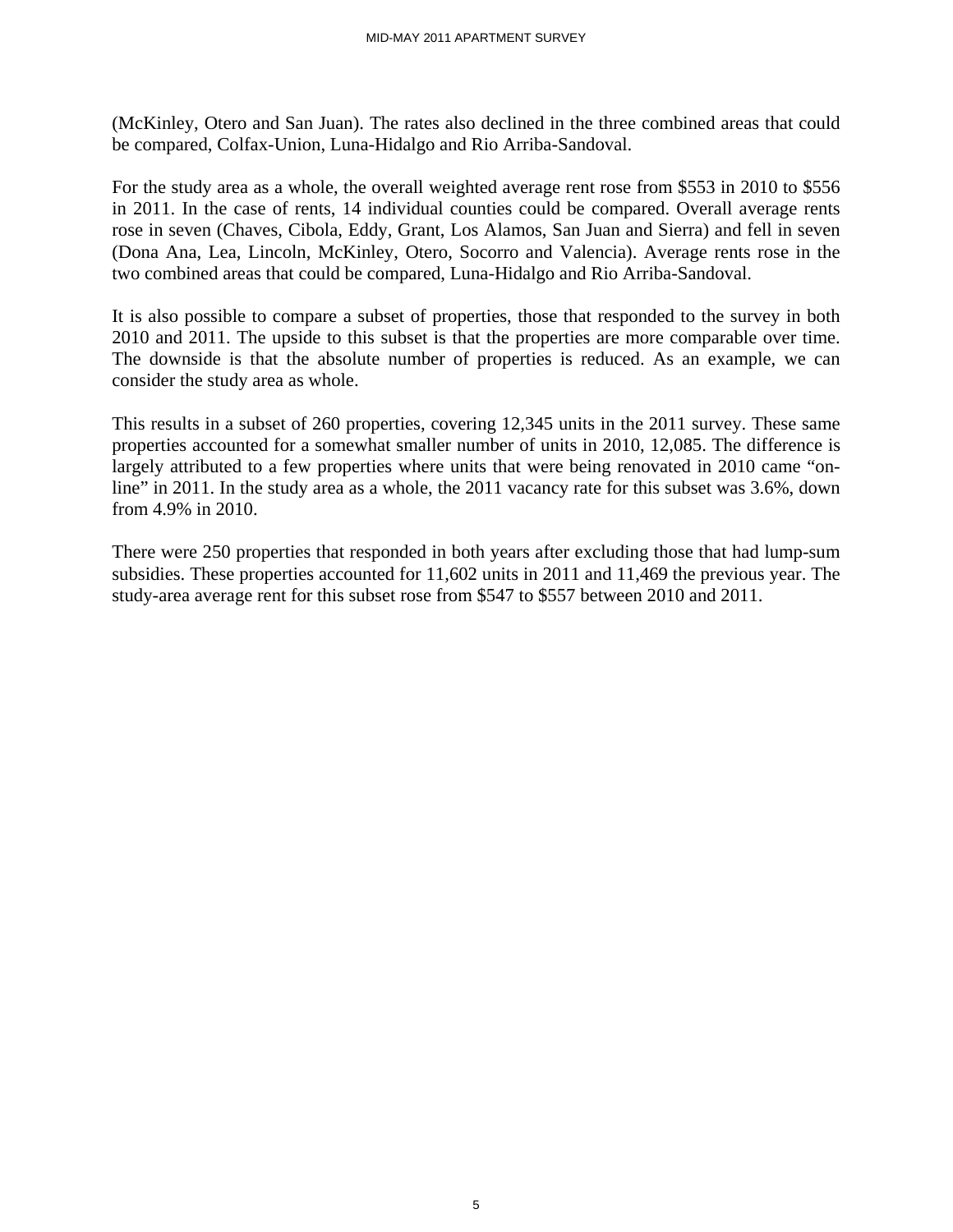





Source: University of New Mexico, Bureau of Business and Economic Research, *Mid-May 2011 Apartment Survey* conducted for the New Mexico Mortgage Finance Authority.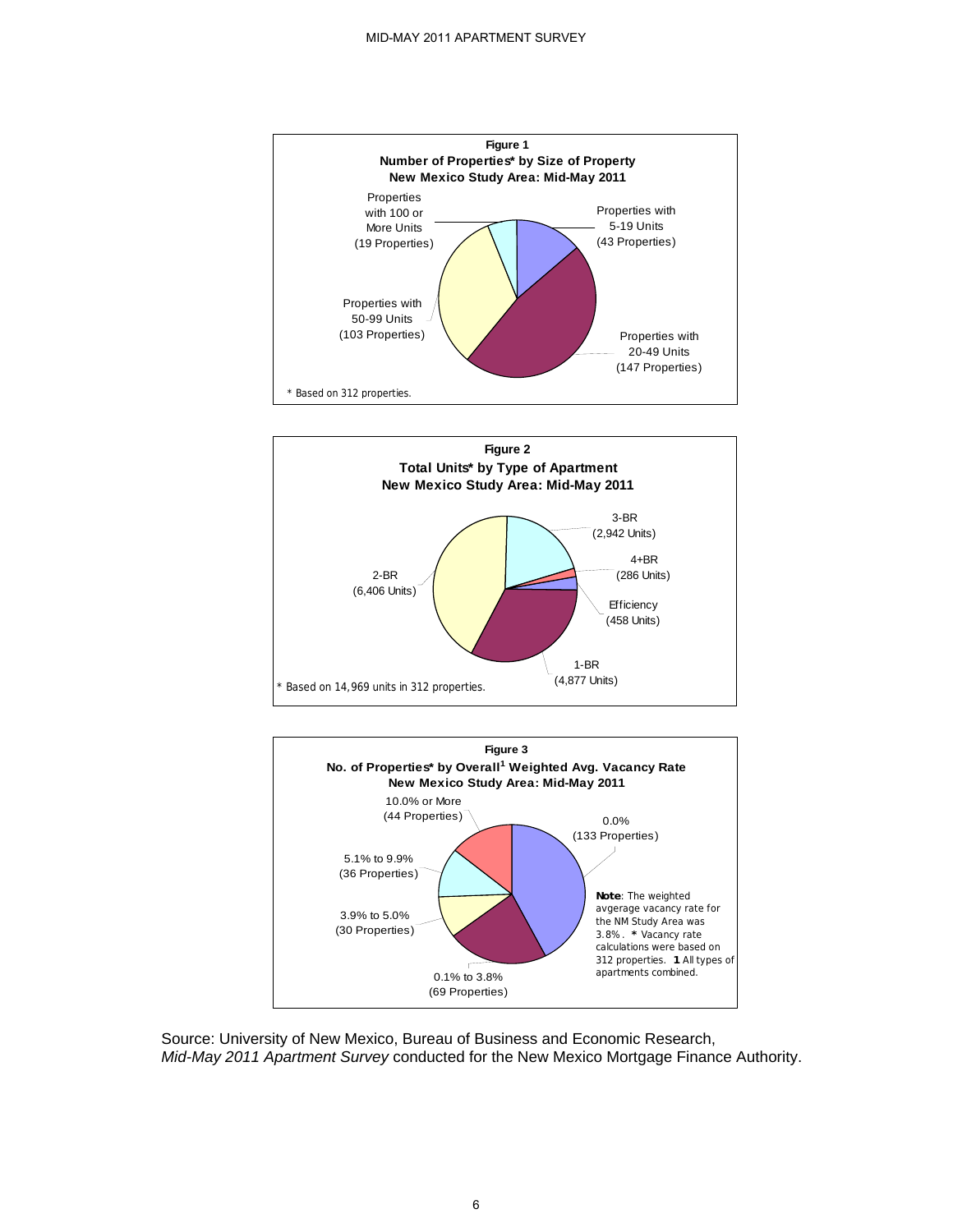

Source: University of New Mexico, Bureau of Business and Economic Research, *Mid-May 2011 Apartment Survey* conducted for the New Mexico Mortgage Finance Authority.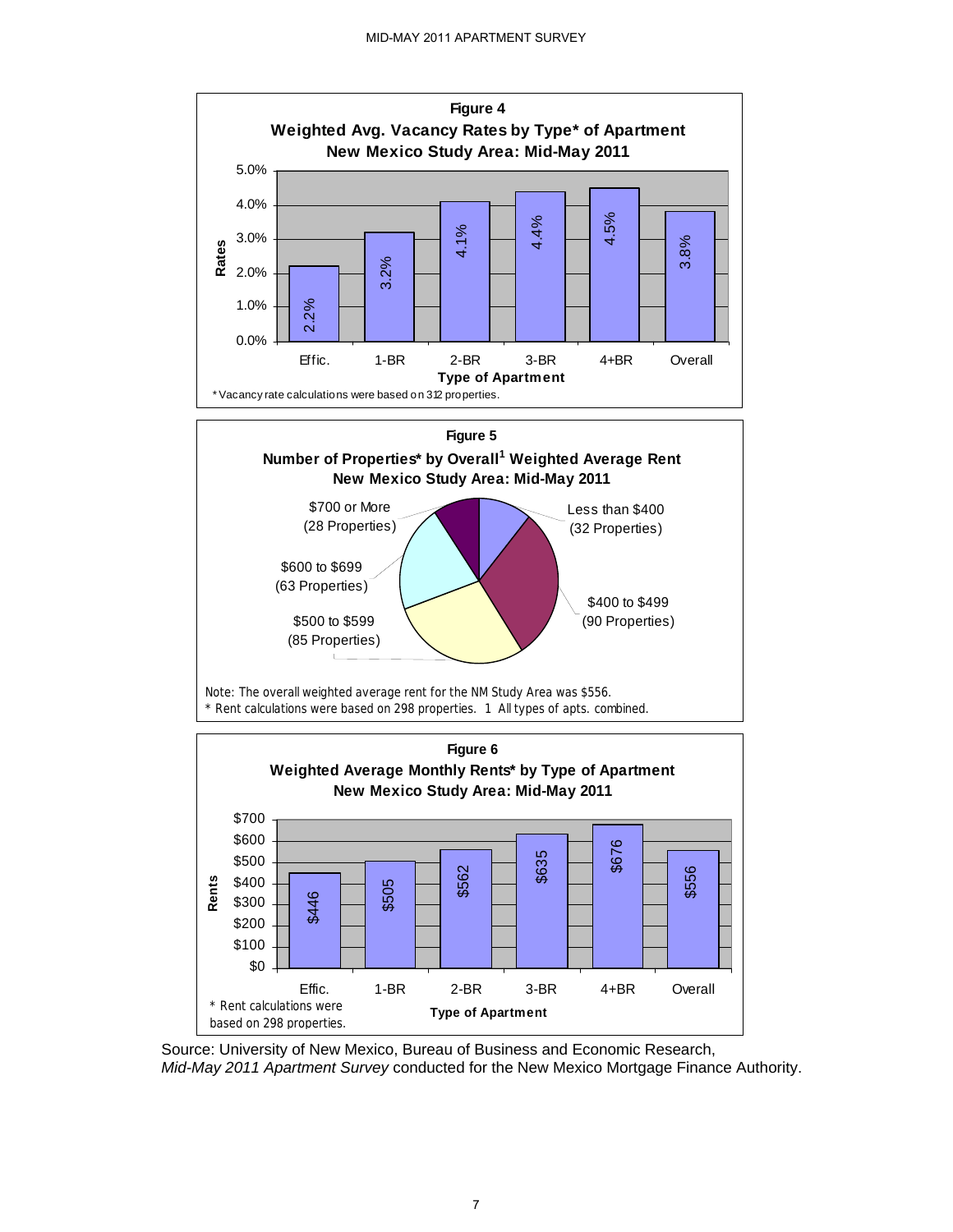

Source: University of New Mexico, Bureau of Business and Economic Research, *Mid-May 2011 Apartment Survey* conducted for the New Mexico Mortgage Finance Authority.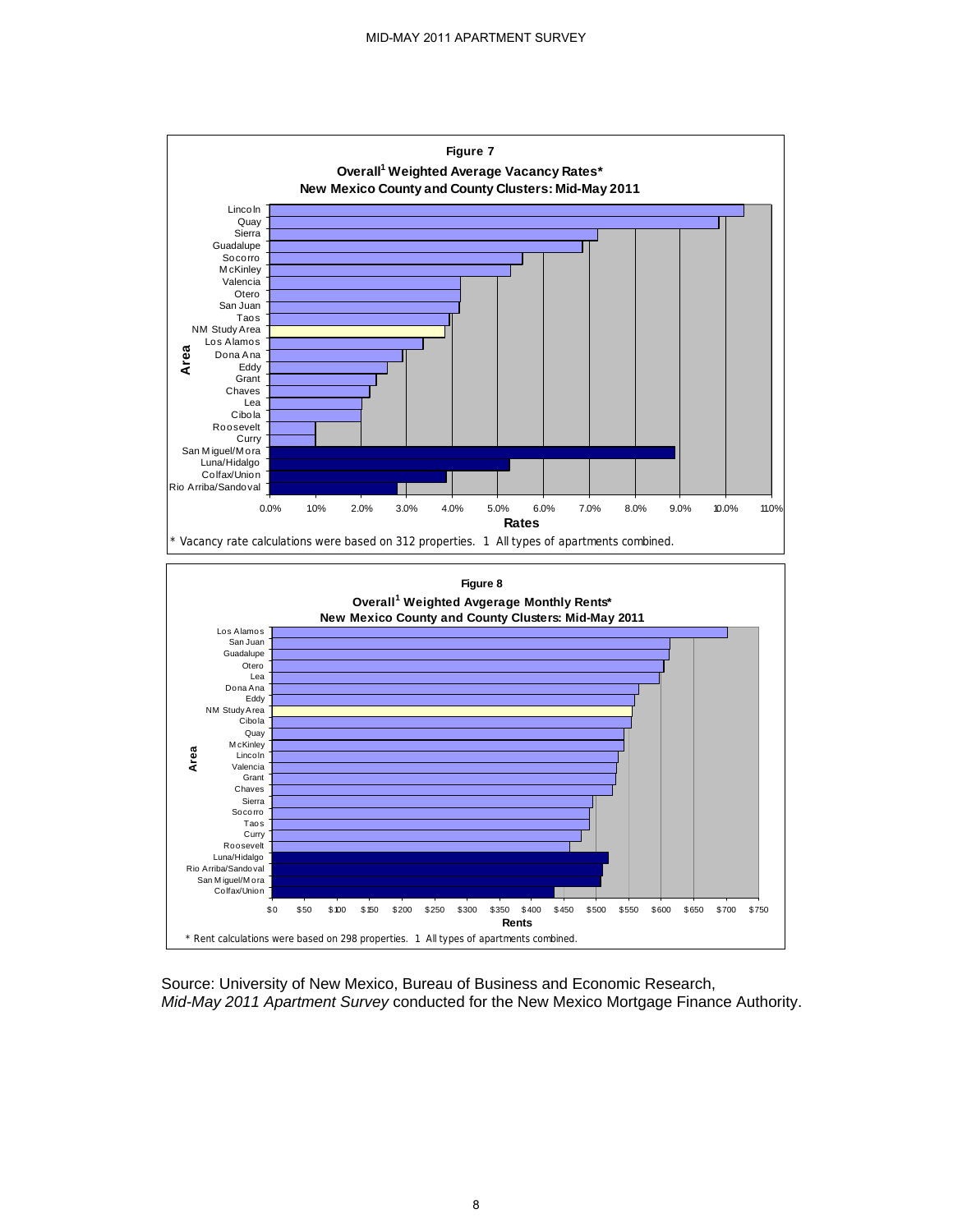**Table 1**

Counts of Apartment Properties, Year Property Built and Number of Units by Type **Counts of Apartment Properties, Year Property Built and Number of Units by Type** New Mexico County and County Clusters: Mid-May 2011 **New Mexico County and County Clusters: Mid-May 2011**

|                                                  | ber<br>৳<br><b>Num</b> | Property Built <sup>2</sup><br>Year |              |        |        |                                         | Total Number of Units by Type* |               |          |
|--------------------------------------------------|------------------------|-------------------------------------|--------------|--------|--------|-----------------------------------------|--------------------------------|---------------|----------|
| Area <sup>1</sup>                                | Properties             | Earliest                            | -atest       | Total  | Effic. | $1 - BR$                                | $2 - BR$                       | $3-BR$        | 4+BR     |
| Chaves                                           | $\frac{6}{5}$          | 969                                 | 2008         | 996    |        | 413                                     |                                | 176           |          |
| Cibola                                           | ဖ                      | 970                                 | 1996         | 348    |        |                                         | 32<br>2022                     |               |          |
|                                                  | $\frac{6}{1}$          | 1953                                | 2009         | 699    |        |                                         |                                |               |          |
| Curry<br>Dona Ana<br>Eddy                        |                        | 1966                                | 2010         | 3,498  |        | 6 8 8 8 7 7 5 8 8 8 8 8 7 8 9 8 9 6 7 6 | <b>1532</b><br>2247            | 253<br>855    | <u>ස</u> |
|                                                  |                        | 1969                                | 2004         |        |        |                                         |                                |               | $\circ$  |
| Grant<br>Guadalupe                               | $\overline{4}$         | 1970                                |              |        |        |                                         |                                | $51$<br>$74$  |          |
|                                                  | 4                      | 1967                                |              |        |        |                                         |                                | $\Box$        | $\circ$  |
|                                                  | S                      | 1966                                |              |        |        |                                         |                                |               | $\Omega$ |
| Lea<br>Lincoln                                   | တ                      |                                     |              |        |        |                                         |                                | <u>ದ ಜ</u>    | $\circ$  |
|                                                  | ₽                      |                                     |              |        |        |                                         |                                | $\Box$        |          |
| Los Alamos<br>McKinley                           | ನಿ                     | 1965<br>1950<br>1964                |              |        |        |                                         | D 48888885                     |               |          |
|                                                  | $\frac{8}{1}$          | 1958                                |              |        |        |                                         |                                | 280<br>160    |          |
|                                                  | ဖ                      | 1964                                |              |        |        |                                         |                                | $\Box$        |          |
|                                                  | Ю                      | 1970                                |              |        | 0      |                                         | $\Box$                         | $\Box$        | ▭        |
| Otero<br>Quay<br>Roosevelt<br>San Juan<br>Sierra | $\overline{28}$        | 1950                                |              |        |        |                                         | 553                            | 389           |          |
|                                                  | $\infty$               | 1987                                |              |        |        |                                         |                                |               |          |
| Socorro                                          | ဖ                      | 1981                                |              |        |        |                                         |                                | ≌             |          |
| Taos                                             |                        | 1984                                | 2003         |        |        |                                         | 8866                           | $\frac{4}{7}$ |          |
| Valencia                                         | $\overline{C}$         | 1984                                | 1996         | 310    | 0      |                                         |                                | $\Omega$      |          |
| Combined Areas <sup>3</sup> :                    |                        |                                     |              |        |        |                                         |                                |               |          |
|                                                  |                        | 927                                 |              | 309    |        |                                         |                                | $\frac{6}{7}$ | ◠        |
| Colfax/Union<br>Luna/Hidalgo                     | $\tilde{c}$            | 1969                                | 2003<br>2005 | 514    |        | 121<br>232<br>205                       | 159<br>159                     |               |          |
| Rio Arriba/Sandoval (pt.) <sup>4</sup>           |                        | 1976                                | 2003         | 466    |        |                                         | 122                            | 5             |          |
| San Miguel/Mora                                  | 13                     | 1970                                | 2010         | 472    |        | 173                                     | 202                            | ठ             |          |
| New Mexico Study Area                            | 312                    | 1927                                | 2011         | 14,969 | 458    | 4,877                                   | 6,406                          | 2,942         | 286      |
| BR refers to bedroom.                            |                        |                                     |              |        |        |                                         |                                |               |          |

9

BK refers to bedroom.

D Data withheld to avoid disclosing confidential information. D Data withheld to avoid disclosing confidential information.

1 These figures do not represent a comprehensive coverage of all areas in each county. 1 These figures do not represent a comprehensive coverage of all areas in each county. 2 A significant number of properties did not report the year the complex was built.

2 A significant number of properties did not report the year the complex was built.

3 Counties were combined to maintain confidentiality for areas that did not meet the thresholds for data disclosure. The first county listed 3 Counties were combined to maintain confidentiality for areas that did not meet the thresholds for data disclosure. The first county listed in a combined area has the largest number of units.

 in a combined area has the largest number of units. 4 Sandoval portion does not include Rio Rancho.

4 Sandoval portion does not include Rio Rancho.

Note: This tabulation includes all respondents to the survey.<br>Source: University of New Mexico, Bureau of Business and Economic Research (BBER), Mid-May 2011 Apartment Survey Source: University of New Mexico, Bureau of Business and Economic Research (BBER), *Mid-May 2011 Apartment Survey*  Note: This tabulation includes all respondents to the survey.

conducted for the New Mexico Mortgage Finance Authority. conducted for the New Mexico Mortgage Finance Authority.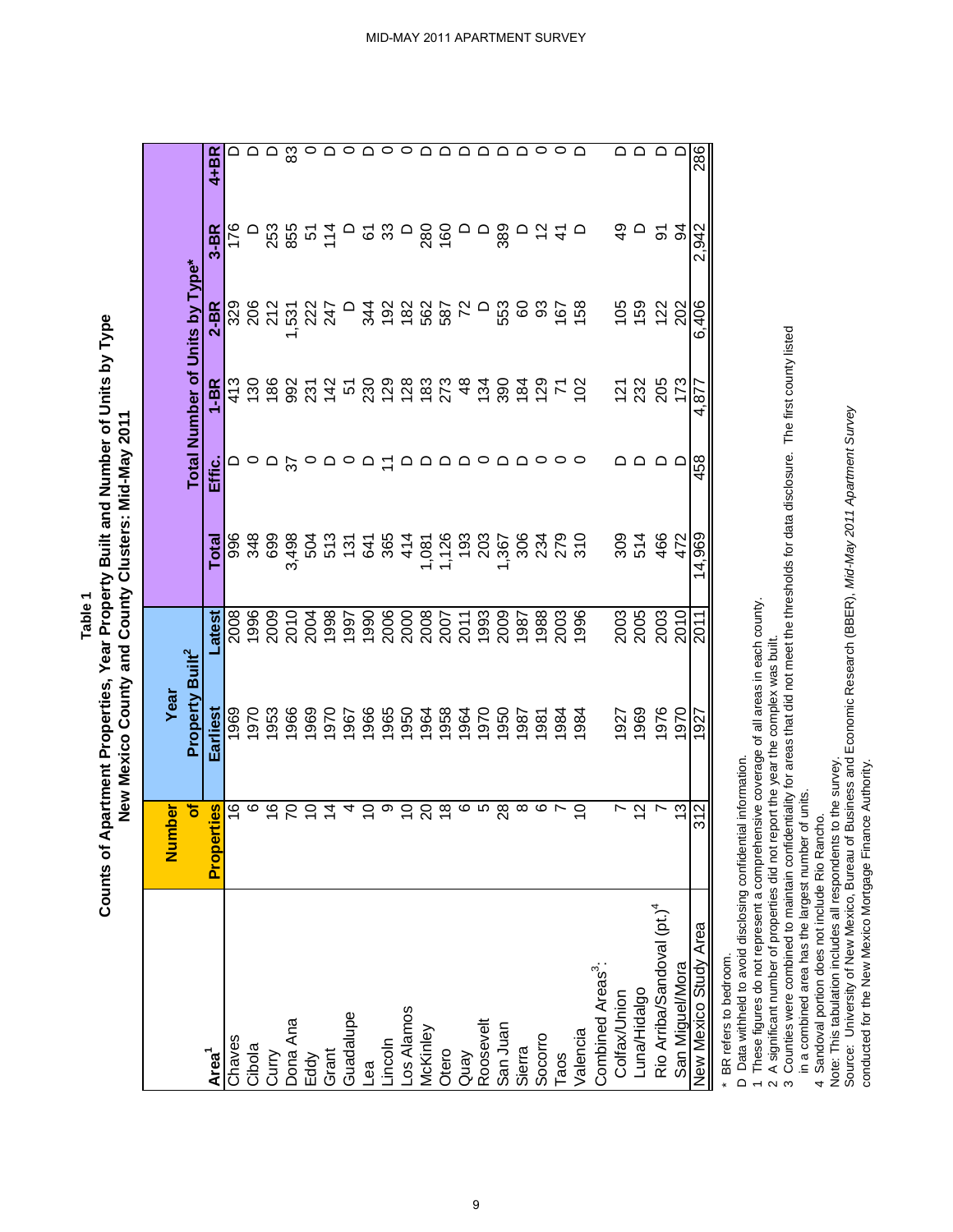Counts of Apartment Properties, Number of Units by Type, Number of Vacant Units by Type and Weighted Average Vacancy Rates by Type **Counts of Apartment Properties, Number of Units by Type, Number of Vacant Units by Type and Weighted Average Vacancy Rates by Type** New Mexico County and County Clusters: Mid-May 2011 **New Mexico County and County Clusters: Mid-May 2011 Table 2**

| $\mathbf{r}$<br>$\mathbf{L}_{\mathrm{c}}$<br>$\mathbf{I}_{\mathbf{r}}$<br>л.<br>л.<br>$\mathbf{L}$<br><b>ם ם ם P</b><br>$\Omega$<br>$\Omega$<br>مممممه<br>≏<br>$\bigcirc$ $\bigcirc$ $\bigcirc$ $\bigcirc$<br>4.5<br>4+BR<br>4<br>0<br>0<br>0<br>0<br>0<br>0<br>0<br>3.<br>6.1<br>$3-BR$<br>$\Omega$<br>$\begin{array}{c} 0.800 \ 0.800 \end{array}$<br>$\frac{4}{4}$<br>$\Omega$<br>$16.7$<br>$24$ D<br>2<br>2<br>8<br>8<br>4<br>$\circ$<br>$\Box$<br>$\frac{1}{4}$<br>Õ<br>4<br>Rate (%) by Type*<br>$2 - BR$<br>4451244 2010 2 4<br>2 4 9 9 9 9 9 0<br>0 9 9 9 9 9 0<br>$40000$<br>$40000$<br>5.9<br>7.9<br>$0.8$<br>11.4<br>$\Box$<br>$\frac{4}{4}$<br>4.<br>$1 - BR$<br><u>و ح</u><br>$\frac{2}{10}$<br>Ŋ<br>$40$<br>$40$<br>ო<br>agaaaa<br>ם ם<br>ם בי בי ב <i>ו</i><br>Ņ<br>Effic.<br>▭<br>$\frac{5}{2}$<br>$\Box$<br>$\mathbf{\Omega}$<br>တ္ပက္<br>တပက္<br>∞ တ<br>∞<br>ဝေ<br>ဝေ<br>$\mathbf{N}$<br>Overall<br>$\begin{array}{c}\n 7 \\  4\n \end{array}$<br>$\sim$ $\infty$<br>ო<br>QQQ←○Q○Q○○QQQQQQ○○Q<br>ם בים ב <i>ו</i><br>$4 + B R$<br>ო<br>$3 - BR$<br>∾ ∩ ∩ ∞<br>႙<br>Vacant Units by Type*<br>$2-BR$<br>$\frac{8}{10}$<br>$\mathbb{S}^2$<br>262<br>$1 - BR$<br>$\circ$ o $\sim$ 4 $\%$ o $\sim$ $\circ$ 6 $\circ$ 6 $\sim$ 6 $\sim$ 6 $\sim$ 6 $\sim$ 6 $\sim$<br>ິຕ N ຕ<br>158<br>$\sim$ $\sim$<br>e ±<br>Effic.<br>Q ○ Q ← ○ Q ○ Q ○ Q Q Q Q O Q O O O<br>S<br>םם םם<br><b>などおお</b><br>572<br><u>ジレレ</u><br><b>Total</b><br>286<br>$4 + BR$<br>ם ם ם ם<br>Total Number of Units by Type*<br>$3 - BR$<br>176<br>ვ<br>4<br>$\frac{5}{4}$<br><b>942</b><br>≏<br>5 g<br>ΝÏ<br>$2-BR$<br>38270<br>553<br><u>ទី</u> ន<br>159<br>406<br>167<br>158<br>105<br>202<br>329<br>206<br>212<br>$\overline{\phantom{0}}$<br><b>344</b><br>192<br>122<br>531<br>222<br>247<br>Ö<br>↽<br>186<br>$1 - BR$<br>$\frac{30}{2}$<br>992<br>20083234<br>205<br>173<br>413<br>231<br>142<br>134<br>390<br>$\frac{29}{7}$<br>102<br>$127$<br>$232$<br>4,877<br>184<br>5<br>458<br>ם ם ם<br>$\circ$<br>≏<br>ם ם<br>Effic.<br><b>Total</b><br>1,081<br>1,126<br>193<br>203<br>14,969<br>996<br>348<br>554844<br>554554<br>306<br>23<br>20<br>20<br>30<br>309<br>514<br>466<br>472<br>699<br>3,498<br>1,367<br>504<br>312<br>ဖ<br>$\pmb{\circ}$<br>28<br>Properties<br>$\frac{6}{1}$<br>$\frac{6}{1}$<br>$\overline{4}$<br>$\overline{C}$<br>$\frac{8}{1}$<br>5<br>∞<br>ဖ<br>$\tilde{C}$<br>5<br>4<br>တ<br>$\tilde{c}$<br>20<br>2<br>13<br>$\tilde{=}$<br>Ľ<br>Rio Arriba/Sandoval (pt.) <sup>3</sup><br>New Mexico Study Area<br>Combined Areas <sup>2</sup> :<br>San Miguel/Mora<br>Luna/Hidalgo<br>Colfax/Union<br>Los Alamos<br><b>Guadalupe</b><br>Roosevelt<br>Dona Ana<br>San Juan<br>McKinley<br>Valencia<br>Socorro<br>Chaves<br>Lincoln<br>Cibola<br>Sierra<br>Grant<br>Otero<br>Area <sup>1</sup><br>Quay<br>Curry<br>Eddy<br>Taos<br>$e^a$ | Number |  |  |  |  |  |  |  | <b>Weighted Average Vacancy</b> |  |
|----------------------------------------------------------------------------------------------------------------------------------------------------------------------------------------------------------------------------------------------------------------------------------------------------------------------------------------------------------------------------------------------------------------------------------------------------------------------------------------------------------------------------------------------------------------------------------------------------------------------------------------------------------------------------------------------------------------------------------------------------------------------------------------------------------------------------------------------------------------------------------------------------------------------------------------------------------------------------------------------------------------------------------------------------------------------------------------------------------------------------------------------------------------------------------------------------------------------------------------------------------------------------------------------------------------------------------------------------------------------------------------------------------------------------------------------------------------------------------------------------------------------------------------------------------------------------------------------------------------------------------------------------------------------------------------------------------------------------------------------------------------------------------------------------------------------------------------------------------------------------------------------------------------------------------------------------------------------------------------------------------------------------------------------------------------------------------------------------------------------------------------------------------------------------------------------------------------------------------------------------------------------------------------------------------------------------------------------------------------------------------------------------------------------------------------------------------------------------------------------------------------------------------------------------------------------------------------------------------------------------------------------------------------------------------------------------------------------------------------------------------------------------------------------------------------------------------------------|--------|--|--|--|--|--|--|--|---------------------------------|--|
|                                                                                                                                                                                                                                                                                                                                                                                                                                                                                                                                                                                                                                                                                                                                                                                                                                                                                                                                                                                                                                                                                                                                                                                                                                                                                                                                                                                                                                                                                                                                                                                                                                                                                                                                                                                                                                                                                                                                                                                                                                                                                                                                                                                                                                                                                                                                                                                                                                                                                                                                                                                                                                                                                                                                                                                                                                              | ৳      |  |  |  |  |  |  |  |                                 |  |
|                                                                                                                                                                                                                                                                                                                                                                                                                                                                                                                                                                                                                                                                                                                                                                                                                                                                                                                                                                                                                                                                                                                                                                                                                                                                                                                                                                                                                                                                                                                                                                                                                                                                                                                                                                                                                                                                                                                                                                                                                                                                                                                                                                                                                                                                                                                                                                                                                                                                                                                                                                                                                                                                                                                                                                                                                                              |        |  |  |  |  |  |  |  |                                 |  |
|                                                                                                                                                                                                                                                                                                                                                                                                                                                                                                                                                                                                                                                                                                                                                                                                                                                                                                                                                                                                                                                                                                                                                                                                                                                                                                                                                                                                                                                                                                                                                                                                                                                                                                                                                                                                                                                                                                                                                                                                                                                                                                                                                                                                                                                                                                                                                                                                                                                                                                                                                                                                                                                                                                                                                                                                                                              |        |  |  |  |  |  |  |  |                                 |  |
|                                                                                                                                                                                                                                                                                                                                                                                                                                                                                                                                                                                                                                                                                                                                                                                                                                                                                                                                                                                                                                                                                                                                                                                                                                                                                                                                                                                                                                                                                                                                                                                                                                                                                                                                                                                                                                                                                                                                                                                                                                                                                                                                                                                                                                                                                                                                                                                                                                                                                                                                                                                                                                                                                                                                                                                                                                              |        |  |  |  |  |  |  |  |                                 |  |
|                                                                                                                                                                                                                                                                                                                                                                                                                                                                                                                                                                                                                                                                                                                                                                                                                                                                                                                                                                                                                                                                                                                                                                                                                                                                                                                                                                                                                                                                                                                                                                                                                                                                                                                                                                                                                                                                                                                                                                                                                                                                                                                                                                                                                                                                                                                                                                                                                                                                                                                                                                                                                                                                                                                                                                                                                                              |        |  |  |  |  |  |  |  |                                 |  |
|                                                                                                                                                                                                                                                                                                                                                                                                                                                                                                                                                                                                                                                                                                                                                                                                                                                                                                                                                                                                                                                                                                                                                                                                                                                                                                                                                                                                                                                                                                                                                                                                                                                                                                                                                                                                                                                                                                                                                                                                                                                                                                                                                                                                                                                                                                                                                                                                                                                                                                                                                                                                                                                                                                                                                                                                                                              |        |  |  |  |  |  |  |  |                                 |  |
|                                                                                                                                                                                                                                                                                                                                                                                                                                                                                                                                                                                                                                                                                                                                                                                                                                                                                                                                                                                                                                                                                                                                                                                                                                                                                                                                                                                                                                                                                                                                                                                                                                                                                                                                                                                                                                                                                                                                                                                                                                                                                                                                                                                                                                                                                                                                                                                                                                                                                                                                                                                                                                                                                                                                                                                                                                              |        |  |  |  |  |  |  |  |                                 |  |
|                                                                                                                                                                                                                                                                                                                                                                                                                                                                                                                                                                                                                                                                                                                                                                                                                                                                                                                                                                                                                                                                                                                                                                                                                                                                                                                                                                                                                                                                                                                                                                                                                                                                                                                                                                                                                                                                                                                                                                                                                                                                                                                                                                                                                                                                                                                                                                                                                                                                                                                                                                                                                                                                                                                                                                                                                                              |        |  |  |  |  |  |  |  |                                 |  |
|                                                                                                                                                                                                                                                                                                                                                                                                                                                                                                                                                                                                                                                                                                                                                                                                                                                                                                                                                                                                                                                                                                                                                                                                                                                                                                                                                                                                                                                                                                                                                                                                                                                                                                                                                                                                                                                                                                                                                                                                                                                                                                                                                                                                                                                                                                                                                                                                                                                                                                                                                                                                                                                                                                                                                                                                                                              |        |  |  |  |  |  |  |  |                                 |  |
|                                                                                                                                                                                                                                                                                                                                                                                                                                                                                                                                                                                                                                                                                                                                                                                                                                                                                                                                                                                                                                                                                                                                                                                                                                                                                                                                                                                                                                                                                                                                                                                                                                                                                                                                                                                                                                                                                                                                                                                                                                                                                                                                                                                                                                                                                                                                                                                                                                                                                                                                                                                                                                                                                                                                                                                                                                              |        |  |  |  |  |  |  |  |                                 |  |
|                                                                                                                                                                                                                                                                                                                                                                                                                                                                                                                                                                                                                                                                                                                                                                                                                                                                                                                                                                                                                                                                                                                                                                                                                                                                                                                                                                                                                                                                                                                                                                                                                                                                                                                                                                                                                                                                                                                                                                                                                                                                                                                                                                                                                                                                                                                                                                                                                                                                                                                                                                                                                                                                                                                                                                                                                                              |        |  |  |  |  |  |  |  |                                 |  |
|                                                                                                                                                                                                                                                                                                                                                                                                                                                                                                                                                                                                                                                                                                                                                                                                                                                                                                                                                                                                                                                                                                                                                                                                                                                                                                                                                                                                                                                                                                                                                                                                                                                                                                                                                                                                                                                                                                                                                                                                                                                                                                                                                                                                                                                                                                                                                                                                                                                                                                                                                                                                                                                                                                                                                                                                                                              |        |  |  |  |  |  |  |  |                                 |  |
|                                                                                                                                                                                                                                                                                                                                                                                                                                                                                                                                                                                                                                                                                                                                                                                                                                                                                                                                                                                                                                                                                                                                                                                                                                                                                                                                                                                                                                                                                                                                                                                                                                                                                                                                                                                                                                                                                                                                                                                                                                                                                                                                                                                                                                                                                                                                                                                                                                                                                                                                                                                                                                                                                                                                                                                                                                              |        |  |  |  |  |  |  |  |                                 |  |
|                                                                                                                                                                                                                                                                                                                                                                                                                                                                                                                                                                                                                                                                                                                                                                                                                                                                                                                                                                                                                                                                                                                                                                                                                                                                                                                                                                                                                                                                                                                                                                                                                                                                                                                                                                                                                                                                                                                                                                                                                                                                                                                                                                                                                                                                                                                                                                                                                                                                                                                                                                                                                                                                                                                                                                                                                                              |        |  |  |  |  |  |  |  |                                 |  |
|                                                                                                                                                                                                                                                                                                                                                                                                                                                                                                                                                                                                                                                                                                                                                                                                                                                                                                                                                                                                                                                                                                                                                                                                                                                                                                                                                                                                                                                                                                                                                                                                                                                                                                                                                                                                                                                                                                                                                                                                                                                                                                                                                                                                                                                                                                                                                                                                                                                                                                                                                                                                                                                                                                                                                                                                                                              |        |  |  |  |  |  |  |  |                                 |  |
|                                                                                                                                                                                                                                                                                                                                                                                                                                                                                                                                                                                                                                                                                                                                                                                                                                                                                                                                                                                                                                                                                                                                                                                                                                                                                                                                                                                                                                                                                                                                                                                                                                                                                                                                                                                                                                                                                                                                                                                                                                                                                                                                                                                                                                                                                                                                                                                                                                                                                                                                                                                                                                                                                                                                                                                                                                              |        |  |  |  |  |  |  |  |                                 |  |
|                                                                                                                                                                                                                                                                                                                                                                                                                                                                                                                                                                                                                                                                                                                                                                                                                                                                                                                                                                                                                                                                                                                                                                                                                                                                                                                                                                                                                                                                                                                                                                                                                                                                                                                                                                                                                                                                                                                                                                                                                                                                                                                                                                                                                                                                                                                                                                                                                                                                                                                                                                                                                                                                                                                                                                                                                                              |        |  |  |  |  |  |  |  |                                 |  |
|                                                                                                                                                                                                                                                                                                                                                                                                                                                                                                                                                                                                                                                                                                                                                                                                                                                                                                                                                                                                                                                                                                                                                                                                                                                                                                                                                                                                                                                                                                                                                                                                                                                                                                                                                                                                                                                                                                                                                                                                                                                                                                                                                                                                                                                                                                                                                                                                                                                                                                                                                                                                                                                                                                                                                                                                                                              |        |  |  |  |  |  |  |  |                                 |  |
|                                                                                                                                                                                                                                                                                                                                                                                                                                                                                                                                                                                                                                                                                                                                                                                                                                                                                                                                                                                                                                                                                                                                                                                                                                                                                                                                                                                                                                                                                                                                                                                                                                                                                                                                                                                                                                                                                                                                                                                                                                                                                                                                                                                                                                                                                                                                                                                                                                                                                                                                                                                                                                                                                                                                                                                                                                              |        |  |  |  |  |  |  |  |                                 |  |
|                                                                                                                                                                                                                                                                                                                                                                                                                                                                                                                                                                                                                                                                                                                                                                                                                                                                                                                                                                                                                                                                                                                                                                                                                                                                                                                                                                                                                                                                                                                                                                                                                                                                                                                                                                                                                                                                                                                                                                                                                                                                                                                                                                                                                                                                                                                                                                                                                                                                                                                                                                                                                                                                                                                                                                                                                                              |        |  |  |  |  |  |  |  |                                 |  |
|                                                                                                                                                                                                                                                                                                                                                                                                                                                                                                                                                                                                                                                                                                                                                                                                                                                                                                                                                                                                                                                                                                                                                                                                                                                                                                                                                                                                                                                                                                                                                                                                                                                                                                                                                                                                                                                                                                                                                                                                                                                                                                                                                                                                                                                                                                                                                                                                                                                                                                                                                                                                                                                                                                                                                                                                                                              |        |  |  |  |  |  |  |  |                                 |  |
|                                                                                                                                                                                                                                                                                                                                                                                                                                                                                                                                                                                                                                                                                                                                                                                                                                                                                                                                                                                                                                                                                                                                                                                                                                                                                                                                                                                                                                                                                                                                                                                                                                                                                                                                                                                                                                                                                                                                                                                                                                                                                                                                                                                                                                                                                                                                                                                                                                                                                                                                                                                                                                                                                                                                                                                                                                              |        |  |  |  |  |  |  |  |                                 |  |
|                                                                                                                                                                                                                                                                                                                                                                                                                                                                                                                                                                                                                                                                                                                                                                                                                                                                                                                                                                                                                                                                                                                                                                                                                                                                                                                                                                                                                                                                                                                                                                                                                                                                                                                                                                                                                                                                                                                                                                                                                                                                                                                                                                                                                                                                                                                                                                                                                                                                                                                                                                                                                                                                                                                                                                                                                                              |        |  |  |  |  |  |  |  |                                 |  |
|                                                                                                                                                                                                                                                                                                                                                                                                                                                                                                                                                                                                                                                                                                                                                                                                                                                                                                                                                                                                                                                                                                                                                                                                                                                                                                                                                                                                                                                                                                                                                                                                                                                                                                                                                                                                                                                                                                                                                                                                                                                                                                                                                                                                                                                                                                                                                                                                                                                                                                                                                                                                                                                                                                                                                                                                                                              |        |  |  |  |  |  |  |  |                                 |  |
|                                                                                                                                                                                                                                                                                                                                                                                                                                                                                                                                                                                                                                                                                                                                                                                                                                                                                                                                                                                                                                                                                                                                                                                                                                                                                                                                                                                                                                                                                                                                                                                                                                                                                                                                                                                                                                                                                                                                                                                                                                                                                                                                                                                                                                                                                                                                                                                                                                                                                                                                                                                                                                                                                                                                                                                                                                              |        |  |  |  |  |  |  |  |                                 |  |
|                                                                                                                                                                                                                                                                                                                                                                                                                                                                                                                                                                                                                                                                                                                                                                                                                                                                                                                                                                                                                                                                                                                                                                                                                                                                                                                                                                                                                                                                                                                                                                                                                                                                                                                                                                                                                                                                                                                                                                                                                                                                                                                                                                                                                                                                                                                                                                                                                                                                                                                                                                                                                                                                                                                                                                                                                                              |        |  |  |  |  |  |  |  |                                 |  |
|                                                                                                                                                                                                                                                                                                                                                                                                                                                                                                                                                                                                                                                                                                                                                                                                                                                                                                                                                                                                                                                                                                                                                                                                                                                                                                                                                                                                                                                                                                                                                                                                                                                                                                                                                                                                                                                                                                                                                                                                                                                                                                                                                                                                                                                                                                                                                                                                                                                                                                                                                                                                                                                                                                                                                                                                                                              |        |  |  |  |  |  |  |  |                                 |  |

\* BR refers to bedroom.

\* BR refers to bedroom.<br>D Data withheld to avoid disclosing confidential information. D Data withheld to avoid disclosing confidential information.

1 These figures do not represent a comprehensive coverage of all areas in each county. 1 These figures do not represent a comprehensive coverage of all areas in each county.

2 Counties were combined to maintain confidentiality for areas that did not meet the thresholds for data disclosure. The first county listed 2 Counties were combined to maintain confidentiality for areas that did not meet the thresholds for data disclosure. The first county listed

in a combined area has the largest number of units. in a combined area has the largest number of units.

3 Sandoval portion does not include Rio Rancho. 3 Sandoval portion does not include Rio Rancho.

Note: This tabulation includes all respondents to the survey.

v occurs and the controllers all respondents to the survey.<br>Note: This tabulation includes all respondents to the survey.<br>Source: University of New Mexico, Bureau of Business and Economic Research (BBER), *Mid-May 2011 Ap* Source: University of New Mexico, Bureau of Business and Economic Research (BBER), *Mid-May 2011 Apartment Survey* conducted for the New Mexico Mortgage Finance Authority.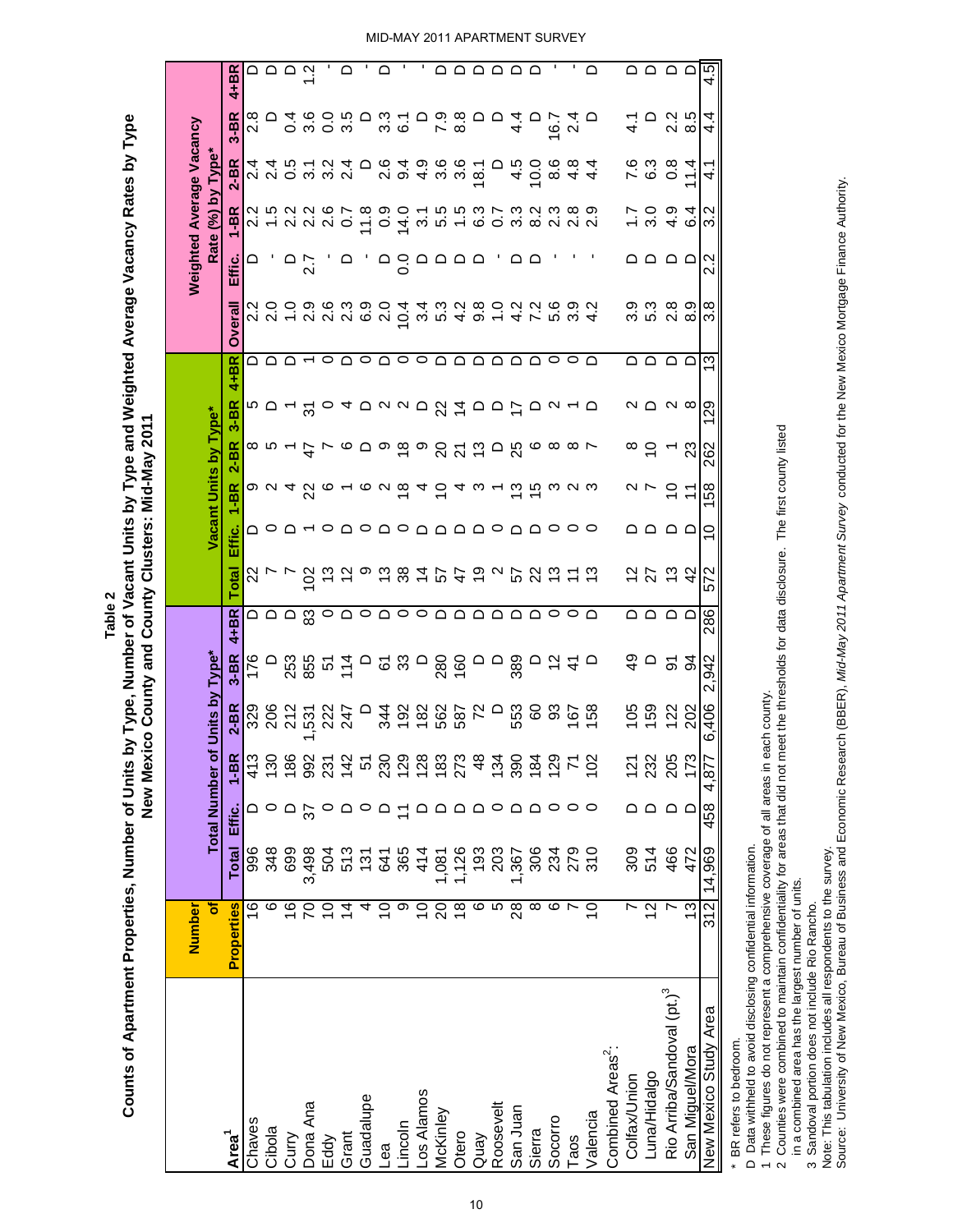|                                  | Number            | Year                        |        |                                   |                                                                                                                                                                                                                                                                                                                                                                                                                                                                                     |                                             |                                 |                                                                                                                                                                                                                                                                                                           |           |                     |                                |                       |                                        |                          |          |
|----------------------------------|-------------------|-----------------------------|--------|-----------------------------------|-------------------------------------------------------------------------------------------------------------------------------------------------------------------------------------------------------------------------------------------------------------------------------------------------------------------------------------------------------------------------------------------------------------------------------------------------------------------------------------|---------------------------------------------|---------------------------------|-----------------------------------------------------------------------------------------------------------------------------------------------------------------------------------------------------------------------------------------------------------------------------------------------------------|-----------|---------------------|--------------------------------|-----------------------|----------------------------------------|--------------------------|----------|
|                                  | ŏf                | Property Built <sup>2</sup> |        |                                   |                                                                                                                                                                                                                                                                                                                                                                                                                                                                                     |                                             | Total Number of Units by Type*  |                                                                                                                                                                                                                                                                                                           |           |                     | Weighted Average Rent by Type* |                       |                                        |                          |          |
| Area <sup>1</sup>                | <b>Properties</b> | Earliest                    | Latest | <b>Total</b>                      | Effic.                                                                                                                                                                                                                                                                                                                                                                                                                                                                              | $1-BR$                                      | 2-BR                            | $3-BR$                                                                                                                                                                                                                                                                                                    | $4+BR$    | <b>Overall</b>      | Effic.                         | $1 - BR$              | 2-BR                                   | $3-BR$                   | $4 + BR$ |
| Chaves                           | 16                | 1969                        | 2008   |                                   |                                                                                                                                                                                                                                                                                                                                                                                                                                                                                     |                                             |                                 | 176                                                                                                                                                                                                                                                                                                       |           | \$526               |                                | <b>267\$</b>          | \$521                                  | \$642                    |          |
| Cibola                           | ဖ                 | 1970                        | 1996   |                                   |                                                                                                                                                                                                                                                                                                                                                                                                                                                                                     |                                             | 32<br>20<br>20                  | $\Box$                                                                                                                                                                                                                                                                                                    |           | 555                 |                                |                       |                                        |                          |          |
| Cury                             | $\overline{4}$    | 1978                        | 2009   |                                   |                                                                                                                                                                                                                                                                                                                                                                                                                                                                                     |                                             |                                 |                                                                                                                                                                                                                                                                                                           |           |                     |                                | 5<br>9<br>2<br>2<br>2 |                                        |                          |          |
| Dona Ana                         | 20                | 1966                        | 2010   |                                   | $\approx$                                                                                                                                                                                                                                                                                                                                                                                                                                                                           |                                             |                                 |                                                                                                                                                                                                                                                                                                           |           |                     | 304                            | 509                   |                                        |                          | 698      |
| Eddy                             | $\overline{C}$    | 1969                        | 2004   | 987987<br>987989<br>98798         |                                                                                                                                                                                                                                                                                                                                                                                                                                                                                     | 3 3 8 9 3 5 9 5 9 9 9 9 9 9 9 5 9 9 9 0 7 9 | 531<br>222<br>218               | $\frac{56}{36}$ $\frac{26}{36}$ $\frac{26}{36}$ $\frac{26}{36}$ $\frac{26}{36}$ $\frac{26}{36}$ $\frac{26}{36}$ $\frac{26}{36}$ $\frac{26}{36}$ $\frac{26}{36}$ $\frac{26}{36}$ $\frac{26}{36}$ $\frac{26}{36}$ $\frac{26}{36}$ $\frac{26}{36}$ $\frac{26}{36}$ $\frac{26}{36}$ $\frac{26}{36}$ $\frac{2$ | മ മ മ ജ ര | $476$<br>565<br>560 |                                | 477                   | 579<br>580<br>576<br>579               | 242<br>242<br>242        |          |
| Grant                            | $\overline{1}$    | 1970                        | 1998   | 411                               |                                                                                                                                                                                                                                                                                                                                                                                                                                                                                     |                                             |                                 |                                                                                                                                                                                                                                                                                                           |           |                     |                                |                       | 518                                    |                          |          |
| Guadalupe                        | 4                 | 1967                        | 1997   |                                   | ≏ ¤ ¤                                                                                                                                                                                                                                                                                                                                                                                                                                                                               |                                             | $\overline{\phantom{0}}$        |                                                                                                                                                                                                                                                                                                           | $\circ$   |                     |                                | 459<br>515            |                                        |                          |          |
| Бəп                              | $\overline{C}$    | 1966                        | 1990   |                                   |                                                                                                                                                                                                                                                                                                                                                                                                                                                                                     |                                             |                                 |                                                                                                                                                                                                                                                                                                           | $\Omega$  |                     | $\frac{1}{4}$                  |                       |                                        | n<br>និង<br>ក            |          |
| Lincoln                          | თ                 | 1965                        | 2006   |                                   | Ξ                                                                                                                                                                                                                                                                                                                                                                                                                                                                                   |                                             |                                 |                                                                                                                                                                                                                                                                                                           | $\circ$   |                     |                                |                       |                                        |                          |          |
| -os Alamos                       | $\overline{C}$    | 1950                        | 2000   | $54840$<br>$2840$<br>$40$<br>$40$ |                                                                                                                                                                                                                                                                                                                                                                                                                                                                                     |                                             | 3022888                         |                                                                                                                                                                                                                                                                                                           | $\circ$   |                     |                                |                       |                                        |                          |          |
| McKinley                         | $\Omega$          | 1964                        | 2008   |                                   | $\begin{array}{c} \multicolumn{2}{c}{} \multicolumn{2}{c}{} \multicolumn{2}{c}{} \multicolumn{2}{c}{} \multicolumn{2}{c}{} \multicolumn{2}{c}{} \multicolumn{2}{c}{} \multicolumn{2}{c}{} \multicolumn{2}{c}{} \multicolumn{2}{c}{} \multicolumn{2}{c}{} \multicolumn{2}{c}{} \multicolumn{2}{c}{} \multicolumn{2}{c}{} \multicolumn{2}{c}{} \multicolumn{2}{c}{} \multicolumn{2}{c}{} \multicolumn{2}{c}{} \multicolumn{2}{c}{} \multicolumn{2}{c}{} \multicolumn{2}{c}{} \multic$ |                                             |                                 |                                                                                                                                                                                                                                                                                                           |           |                     | $\cap$ $\cap$ $\cap$           |                       |                                        | $-57$<br>$-75$           |          |
| Otero                            | $\overline{1}$    | 1958                        | 2007   |                                   |                                                                                                                                                                                                                                                                                                                                                                                                                                                                                     |                                             |                                 |                                                                                                                                                                                                                                                                                                           | ≏         |                     |                                |                       |                                        |                          |          |
| Quay                             | 5                 | 1964                        | 2011   |                                   |                                                                                                                                                                                                                                                                                                                                                                                                                                                                                     |                                             |                                 |                                                                                                                                                                                                                                                                                                           | $\Omega$  |                     |                                |                       |                                        |                          |          |
| Roosevelt                        | 5                 | 1970                        | 1993   |                                   |                                                                                                                                                                                                                                                                                                                                                                                                                                                                                     |                                             |                                 |                                                                                                                                                                                                                                                                                                           | $\Omega$  |                     |                                |                       |                                        |                          |          |
| San Juan                         | $\overline{28}$   | 1950                        | 2009   |                                   |                                                                                                                                                                                                                                                                                                                                                                                                                                                                                     |                                             | <b>០</b> ជួន នី ក៏ ឆ្ន          |                                                                                                                                                                                                                                                                                                           | ≏         |                     | ≏                              |                       |                                        |                          |          |
| Sierra                           | ဖ                 | 1987                        | 1987   |                                   |                                                                                                                                                                                                                                                                                                                                                                                                                                                                                     |                                             |                                 |                                                                                                                                                                                                                                                                                                           | $\Omega$  |                     |                                |                       |                                        |                          |          |
| Socorro                          | ဖ                 | 1981                        | 1988   |                                   |                                                                                                                                                                                                                                                                                                                                                                                                                                                                                     |                                             |                                 | $\frac{5}{4}$                                                                                                                                                                                                                                                                                             | $\circ$   |                     |                                |                       |                                        | ្គក្ដុ<br>បន្ថែ          |          |
| Taos                             | N                 | 1984                        | 2003   | 279<br>310                        |                                                                                                                                                                                                                                                                                                                                                                                                                                                                                     |                                             |                                 |                                                                                                                                                                                                                                                                                                           | $\circ$   | 489                 |                                | 506<br>415            | 9<br>9 2 9 9 0<br>9 9 9 9 9<br>9 9 9 9 |                          |          |
| Valencia                         | $\overline{C}$    | 1984                        | 1996   |                                   | $\circ$                                                                                                                                                                                                                                                                                                                                                                                                                                                                             |                                             |                                 | $\Omega$                                                                                                                                                                                                                                                                                                  | ≏         | 531                 |                                | 504                   |                                        |                          |          |
| Combined Areas <sup>3</sup> :    |                   |                             |        |                                   |                                                                                                                                                                                                                                                                                                                                                                                                                                                                                     |                                             |                                 |                                                                                                                                                                                                                                                                                                           |           |                     |                                |                       |                                        |                          |          |
| Colfax/Union                     | 5                 | 1927                        | 2003   | 141                               |                                                                                                                                                                                                                                                                                                                                                                                                                                                                                     |                                             |                                 | م ب                                                                                                                                                                                                                                                                                                       | മ മ       | 436<br>519          |                                |                       | 504<br>482                             | 546                      |          |
| Luna/Hidalgo                     | $\frac{2}{3}$     | 1969                        | 2005   | 514                               |                                                                                                                                                                                                                                                                                                                                                                                                                                                                                     | <b>67</b><br>232                            | 8<br>8<br>8<br>8<br>8<br>8<br>8 |                                                                                                                                                                                                                                                                                                           |           |                     |                                | 367<br>510            |                                        | $\overline{\phantom{0}}$ |          |
| Rio Arriba/Sandoval <sup>4</sup> | ဖ                 | 1986                        | 2003   | 281                               | $\circ$                                                                                                                                                                                                                                                                                                                                                                                                                                                                             | 778                                         |                                 | 33                                                                                                                                                                                                                                                                                                        | $\Omega$  | 510                 | $\circ$                        | 500                   | 521<br>537                             | 537                      | ם ם      |
| San Miguel/Mora                  | $\overline{1}$    | 1970                        | 2010   | 423                               |                                                                                                                                                                                                                                                                                                                                                                                                                                                                                     |                                             |                                 | 77                                                                                                                                                                                                                                                                                                        |           | 507                 |                                | 439                   |                                        | 576                      |          |
| New Mexico Study Area            | 298               | 1927                        | 2011   | 13,925                            | 302                                                                                                                                                                                                                                                                                                                                                                                                                                                                                 | 4,668                                       | 6,114                           | 2,627                                                                                                                                                                                                                                                                                                     | 214       | \$556               | \$446                          | \$505                 | \$562                                  | \$635                    | 929\$    |

D Data withheld to avoid disclosing confidential information. D Data withheld to avoid disclosing confidential information. BR refers to bedroom. \* BR refers to bedroom.

1 These figures do not represent a comprehensive coverage of all areas in each county. 1 These figures do not represent a comprehensive coverage of all areas in each county.

2 A significant number of properties did not report the year the complex was built. 2 A significant number of properties did not report the year the complex was built.

3 Counties were combined to maintain confidentiality for areas that did not meet the thresholds for data disclosure. The first county listed 3 Counties were combined to maintain confidentiality for areas that did not meet the thresholds for data disclosure. The first county listed

in a combined area has the largest number of units. in a combined area has the largest number of units.

4 Sandoval portion does not include Rio Rancho. 4 Sandoval portion does not include Rio Rancho.

Note: These tabulations do not include properties that were identified has having lump-sum subsidies. Hence, Note: These tabulations do not include properties that were identified has having lump-sum subsidies. Hence,

the total number of units is less than those used in vacancy rate calculations seen elsewhere in this report.

the total number of units is less than those used in vacancy rate calculations seen elsewhere in this report.<br>Source: University of New Mexico, Bureau of Business and Economic Research (BBER), *Mid-May 2011 Apartment Surv* Source: University of New Mexico, Bureau of Business and Economic Research (BBER), *Mid-May 2011 Apartment Survey* conducted for the New Mexico Mortgage Finance Authority.

MID-MAY 2011 APARTMENT SURVEY

**Counts of Apartment Properties, Year Property Built, Number of Units by Type and Weighted Average Rents by Type New Mexico County and County Clusters: Mid-May 2011**

New Mexico County and County Clusters: Mid-May 2011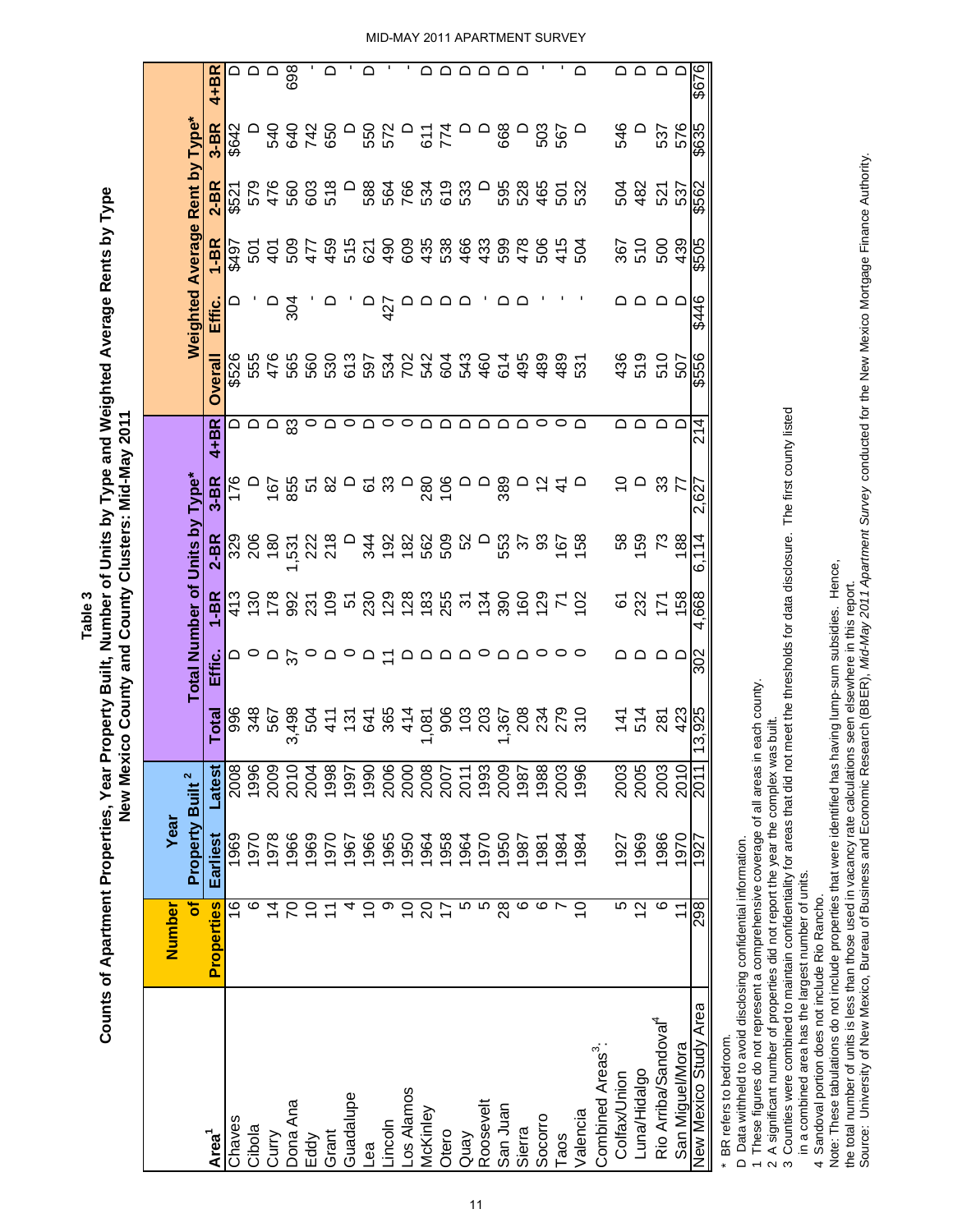#### **APPENDIX**

#### *POSTCARD: PRE-SURVEY NOTICE*

Dear Manager, May 4, 2011

Our organization, the Bureau of Business and Economic Research (BBER) at the University of New Mexico, will soon conduct a survey of apartment vacancies and rents for the New Mexico Mortgage Finance Authority (MFA). The results from this survey will help MFA enhance their databases to better administer various housing programs throughout the state. You will receive a survey form via e-mail by early next week. Upon receipt, please complete the form and return it to BBER. **The information you provide about individual properties will remain confidential.** Only aggregate or combined data will be published and survey results will be available upon request. Thank you in advance for your participation. If you have any questions please contact me at BBER (phone: 505-277-3038; e-mail: kargacin@unm.edu) MID-MAY 2011 APARTMENT SURVEY<br> **APPENDIX**<br> **CARD: PRE-SURVEY NOT**<br>
Business and Economic Rese<br>
survey of apartment vacance<br>
(A). The results from this survey of apartment vacance<br>
ext week. Upon receipt, plead<br>
you provide

Sincerely,

Kevin Kargacin Head of Information Services Bureau of Business and Economic Research University of New Mexico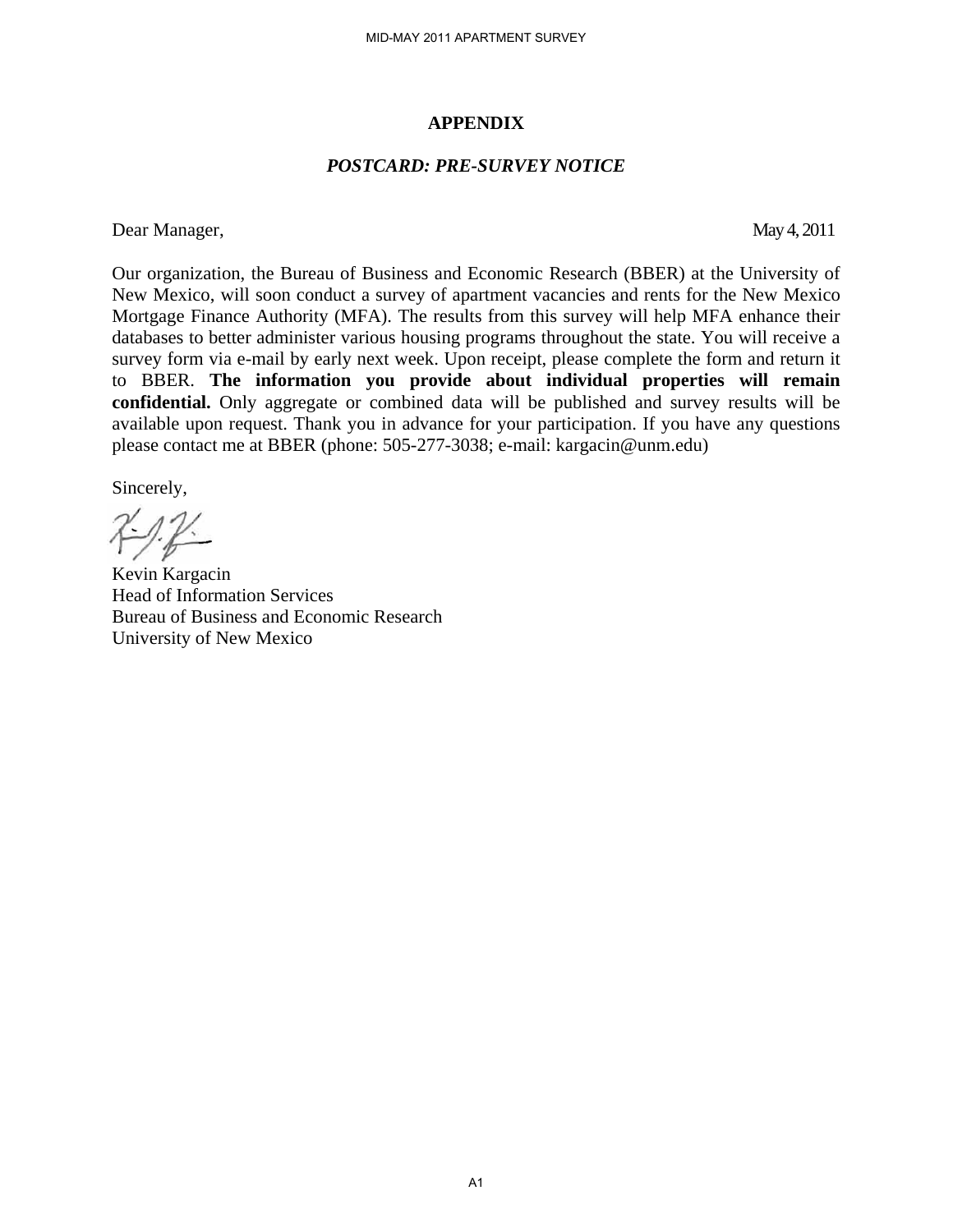

University of New Mexico Bureau of Business and Economic Research MSC06 3510 1 University of New Mexico Albuquerque, NM 87131-0001

May 11, 2011

Dear Manager,

Our organization, the Bureau of Business and Economic Research (BBER) at the University of New Mexico, is conducting a survey of apartment vacancies and rents for the New Mexico Mortgage Finance Authority (MFA). The survey asks for information as of **mid-May 2011** for all those New Mexico properties of **five or more units that are NOT in Albuquerque, Rio Rancho or Santa Fe**. The results from this survey will provide MFA with current information about local markets, improving their knowledge base to better administer various housing programs throughout the state.

Please complete and **return the enclosed survey form to BBER by Friday, May 27, 2011**. A business reply envelope has been included for your convenience. Alternatively, you can FAX the completed form to BBER at (505) 277-2773. If you wish to receive the questionnaire in digital format, let us know the appropriate e-mail address and we will send an electronic version of the survey form. You can send your e-mail address to me at kargacin@unm.edu.

If you have any questions or concerns, please contact me (phone: 505-277-3038, e-mail: kargacin@unm.edu).

**Information that you provide about individual properties will remain confidential.** Only aggregate or combined data will be published. Thank you for your participation.

Sincerely,

 $7 - 12$ 

Kevin Kargacin Head of Information Services Bureau of Business and Economic Research University of New Mexico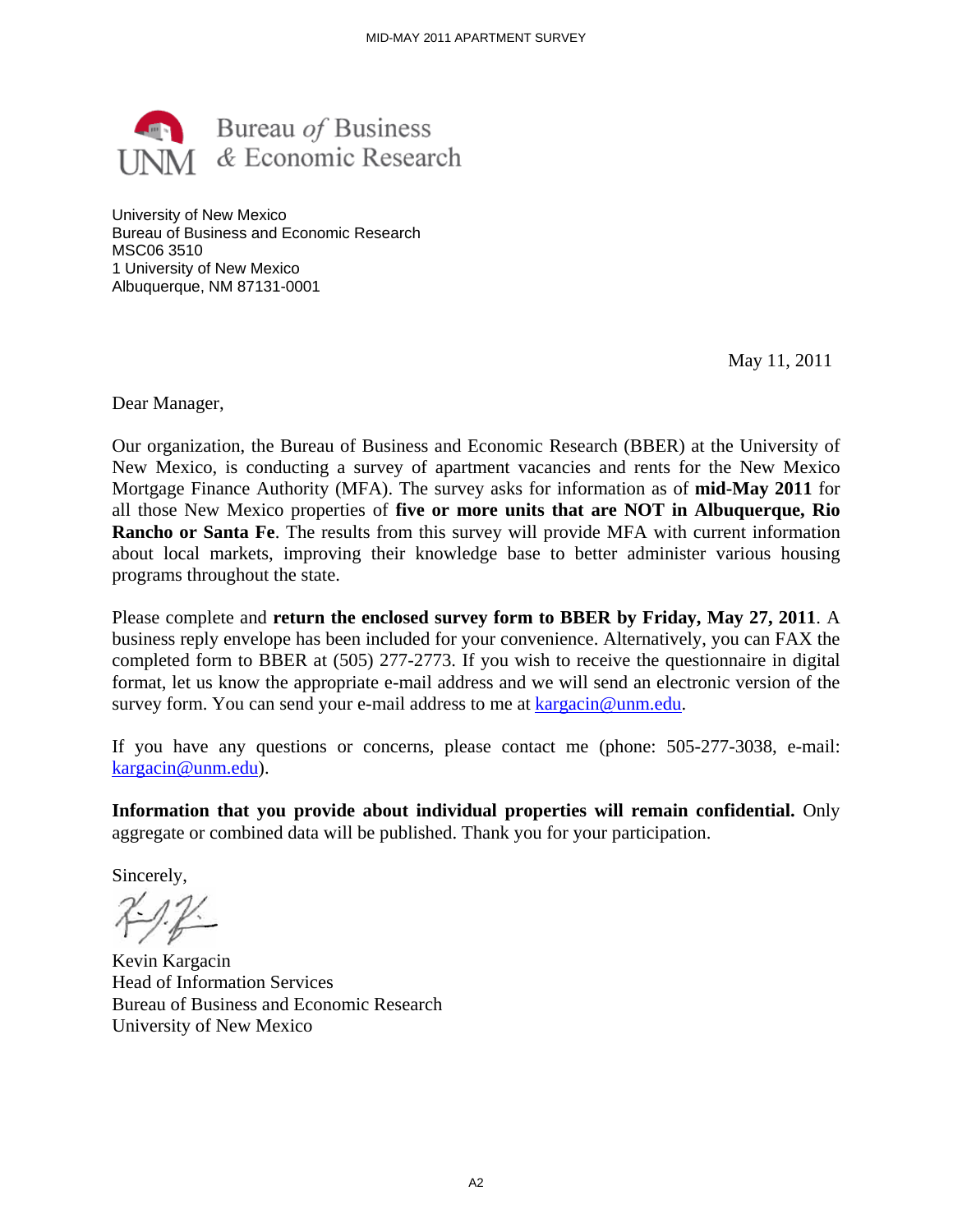

Bureau of Business  $\overline{\text{MA}}$  & Economic Research

## **BBER Apartment Survey for MFA: Mid-May 2011**

*Instructions*: Please write your contact information in the designated spaces below. At the bottom of this page you can indicate if you would like a copy of the final survey results.

The attached page is the actual questionnaire, with space to provide information for up to three properties. If you need more pages we can send them to you or, if you wish, you can photocopy the blank questionnaire. The survey covers only New Mexico properties of **five or more units that are NOT in Albuquerque, Rio Rancho, or Santa Fe**.

For each of these properties, please provide the property name and complete address, and estimate when the property was first built. In addition, please provide the following information for **mid-May 2011**: the total number of units at that property by type of apartment (e.g., efficiency, 1-bedroom, etc.), the **average asking** rent by type of apartment, and the number of vacant units by type of apartment. Vacant units are those that are physically empty.

**Information about individual properties will remain confidential. Only aggregate or combined data will be published.** Again, if you would like to receive a copy of our final findings, please check the "Yes" line under your contact information below.

**Please return materials to BBER** in the enclosed business reply envelope **by Friday, May 27, 2011**. If you have misplaced this envelope we can replace it or you can mail the completed survey to:

Attn.: Kevin Kargacin University of New Mexico Bureau of Business and Economic Research MSC06 3510 1 University of New Mexico Albuquerque, NM 87131-0001

Alternatively, you can FAX the completed form to 505-277-2773. If you have any questions, wish to receive additional copies of the questionnaire, or would like an electronic version of this survey please contact me (phone: 505-277-3038; e-mail kargacin@unm.edu). Thank you for participating in the survey.

Please provide *your* **contact information**:

| Would you like a copy of our final findings? Yes _____ No ____ |  |  |
|----------------------------------------------------------------|--|--|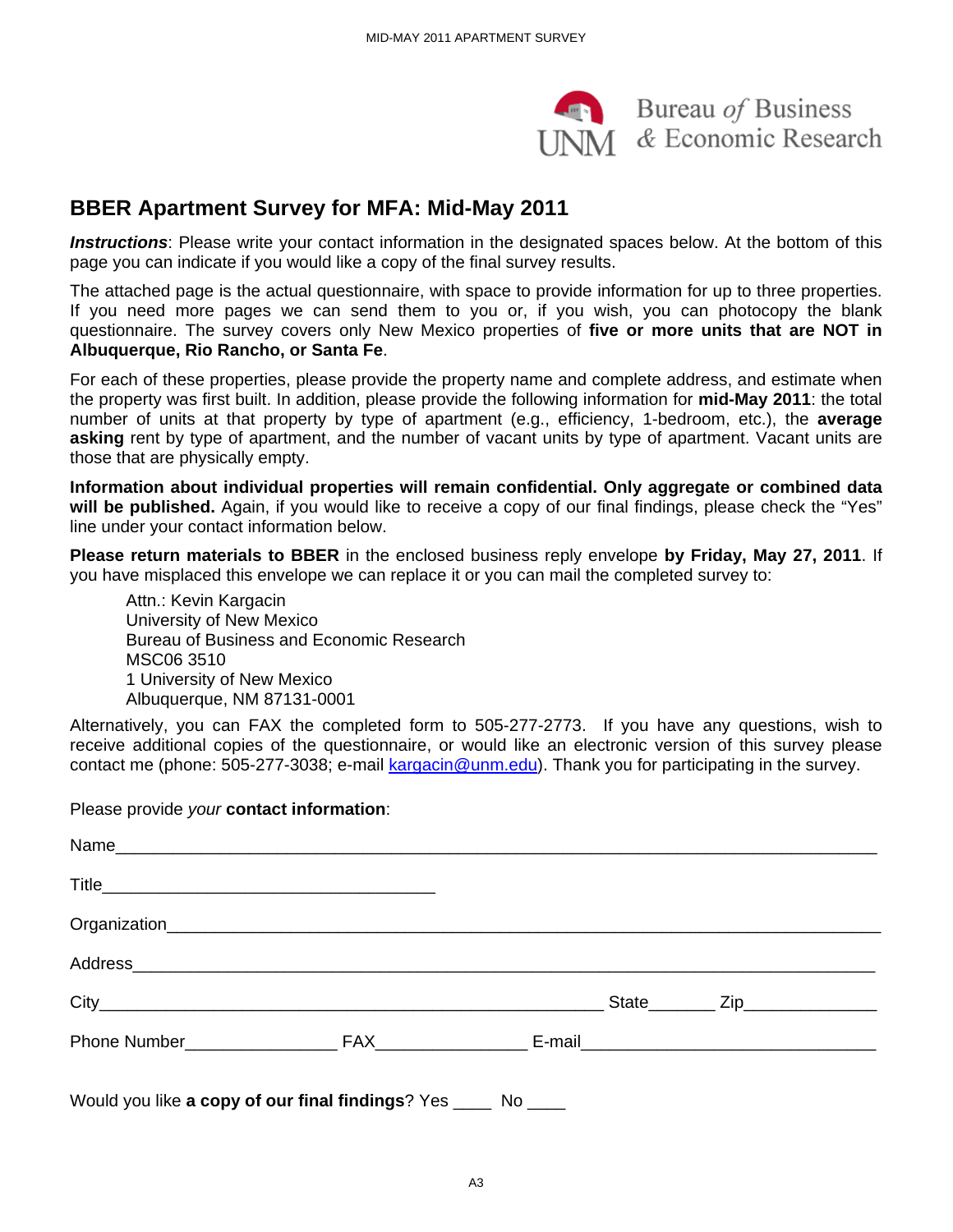#### **BBER Apartment Survey for MFA: Mid-May 2011**

| <b>Property:</b><br>Year Property Built (est.) _________________<br><b>Number of Units</b><br><b>Average Asking Rent</b><br><b>Number of Vacant Units*</b>                                                                 |                   | * Vacant means physically empty. | Efficiency 1-Bedroom 2-Bedroom 3-Bedroom |           | State Zip<br>4 or more<br><b>Bedroom</b> | <b>Total</b> |
|----------------------------------------------------------------------------------------------------------------------------------------------------------------------------------------------------------------------------|-------------------|----------------------------------|------------------------------------------|-----------|------------------------------------------|--------------|
|                                                                                                                                                                                                                            |                   |                                  |                                          |           |                                          |              |
|                                                                                                                                                                                                                            |                   |                                  |                                          |           |                                          |              |
|                                                                                                                                                                                                                            |                   |                                  |                                          |           |                                          |              |
|                                                                                                                                                                                                                            |                   |                                  |                                          |           |                                          |              |
|                                                                                                                                                                                                                            |                   |                                  |                                          |           |                                          |              |
|                                                                                                                                                                                                                            |                   |                                  |                                          |           |                                          |              |
|                                                                                                                                                                                                                            |                   |                                  |                                          |           |                                          |              |
|                                                                                                                                                                                                                            |                   |                                  |                                          |           |                                          |              |
|                                                                                                                                                                                                                            |                   |                                  |                                          |           |                                          |              |
|                                                                                                                                                                                                                            |                   |                                  |                                          |           |                                          |              |
|                                                                                                                                                                                                                            |                   |                                  |                                          |           |                                          |              |
|                                                                                                                                                                                                                            |                   |                                  |                                          |           |                                          |              |
| Property:                                                                                                                                                                                                                  |                   |                                  |                                          |           |                                          |              |
|                                                                                                                                                                                                                            |                   |                                  |                                          |           |                                          |              |
| Address and the contract of the contract of the contract of the contract of the contract of the contract of the                                                                                                            |                   |                                  |                                          |           |                                          |              |
|                                                                                                                                                                                                                            |                   |                                  |                                          |           |                                          |              |
| Year Property Built (est.) _________________                                                                                                                                                                               |                   |                                  |                                          |           |                                          |              |
|                                                                                                                                                                                                                            | <b>Efficiency</b> | 1-Bedroom                        | 2-Bedroom                                | 3-Bedroom | 4 or more<br><b>Bedroom</b>              | Total        |
| <b>Number of Units</b>                                                                                                                                                                                                     |                   |                                  |                                          |           |                                          |              |
| <b>Average Asking Rent</b>                                                                                                                                                                                                 |                   |                                  |                                          |           |                                          |              |
| <b>Number of Vacant Units*</b>                                                                                                                                                                                             |                   |                                  |                                          |           |                                          |              |
|                                                                                                                                                                                                                            |                   | * Vacant means physically empty. |                                          |           |                                          |              |
|                                                                                                                                                                                                                            |                   |                                  |                                          |           |                                          |              |
|                                                                                                                                                                                                                            |                   |                                  |                                          |           |                                          |              |
| <b>Property:</b>                                                                                                                                                                                                           |                   |                                  |                                          |           |                                          |              |
|                                                                                                                                                                                                                            |                   |                                  |                                          |           |                                          |              |
| Address and the contract of the contract of the contract of the contract of the contract of the contract of the                                                                                                            |                   |                                  |                                          |           |                                          |              |
|                                                                                                                                                                                                                            |                   |                                  |                                          |           | State Zip                                |              |
| Year Property Built (est.) _________________                                                                                                                                                                               |                   |                                  |                                          |           |                                          |              |
|                                                                                                                                                                                                                            |                   |                                  |                                          |           | 4 or more                                |              |
|                                                                                                                                                                                                                            |                   | Efficiency 1-Bedroom             | 2-Bedroom                                | 3-Bedroom | <b>Bedroom</b>                           | <b>Total</b> |
| <b>Number of Units</b><br><b>Average Asking Rent</b>                                                                                                                                                                       |                   |                                  |                                          |           |                                          |              |
| <b>Number of Vacant Units*</b>                                                                                                                                                                                             |                   |                                  |                                          |           |                                          |              |
|                                                                                                                                                                                                                            |                   | * Vacant means physically empty. |                                          |           |                                          |              |
|                                                                                                                                                                                                                            |                   |                                  |                                          |           |                                          |              |
|                                                                                                                                                                                                                            |                   |                                  |                                          |           |                                          |              |
| Please return materials to BBER in the enclosed business reply envelope by Friday, May 27, 2011. If you have                                                                                                               |                   |                                  |                                          |           |                                          |              |
| misplaced the envelope we can replace it or you can mail the completed survey to Attn.: Kevin Kargacin; University of                                                                                                      |                   |                                  |                                          |           |                                          |              |
| New Mexico; Bureau of Business and Economic Research; MSC06 3510; 1 University of New Mexico; Albuquerque,                                                                                                                 |                   |                                  |                                          |           |                                          |              |
| NM 87131-0001. You can also FAX the completed form to 505-277-2773. If you have any questions, or wish to<br>receive additional copies of the questionnaire, contact Kevin (phone: 505-277-3038; e-mail kargacin@unm.edu). |                   |                                  |                                          |           |                                          |              |